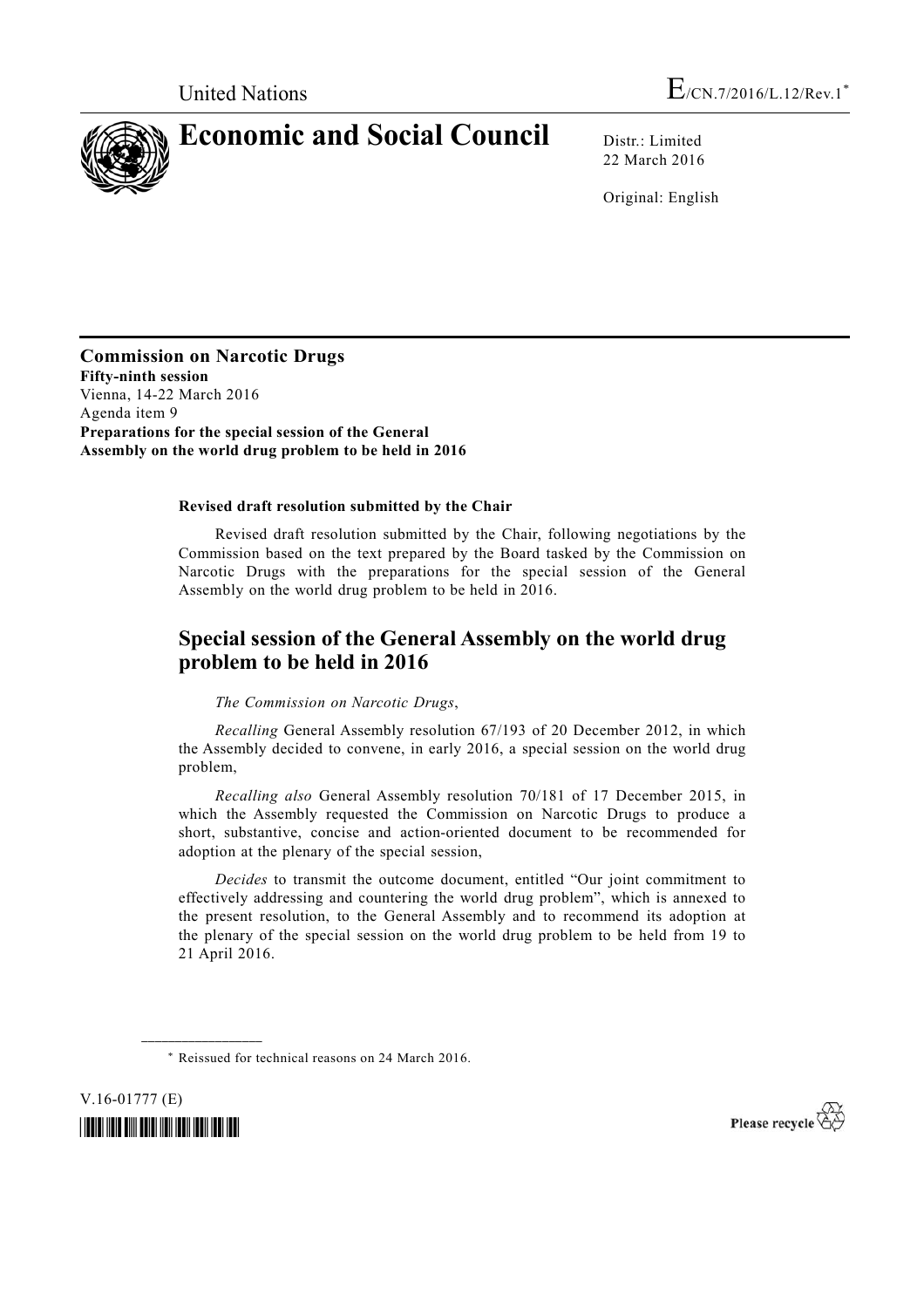### **Annex**

# **Our joint commitment to effectively addressing and countering the world drug problem**

We, heads of State and Government, ministers and representatives of Member States, assembled at United Nations Headquarters from 19 to 21 April 2016 for the thirtieth special session of the General Assembly, convened in accordance with Assembly resolution 67/193 of 20 December 2012, to review the progress in the implementation of the Political Declaration and Plan of Action on International Cooperation towards an Integrated and Balanced Strategy to Counter the World Drug Problem,<sup>1</sup> including an assessment of the achievements and challenges in countering the world drug problem, within the framework of the three international drug control conventions and other relevant United Nations instruments;

We reaffirm our commitment to the goals and objectives of the three international drug control conventions, including concern with the health and welfare of humankind as well as the individual and public health-related, social and safety problems resulting from the abuse of narcotic drugs and psychotropic substances, in particular among children and young people, and drug-related crime, and we reaffirm our determination to prevent and treat the abuse of such substances and prevent and counter their illicit cultivation, production, manufacturing and trafficking;

We recognize that, while tangible progress has been achieved in some fields, the world drug problem continues to present challenges to the health, safety and well-being of all humanity, and we resolve to reinforce our national and international efforts and further increase international cooperation to face those challenges;

We reaffirm our determination to tackle the world drug problem and to actively promote a society free of drug abuse in order to help ensure that all people can live in health, dignity and peace, with security and prosperity and reaffirm our determination to address public health, safety and social problems resulting from drug abuse;

We note with concern that the availability of internationally controlled drugs for medical and scientific purposes, including for the relief of pain and suffering, remains low to non-existent in many countries of the world, and we highlight the need to enhance national efforts and international cooperation at all levels to address that situation by promoting measures to ensure their availability and accessibility for medical and scientific purposes, within the framework of national legal systems, while simultaneously preventing their diversion, abuse and trafficking, in order to fulfil the aims and objectives of the three international drug control conventions;

We recognize that the world drug problem remains a common and shared responsibility that should be addressed in a multilateral setting through effective and increased international cooperation and demands an integrated, multidisciplinary,

<sup>1</sup> See *Official Records of the Economic and Social Council, 2009, Supplement No. 8* (E/2009/28), chap. I, sect. C.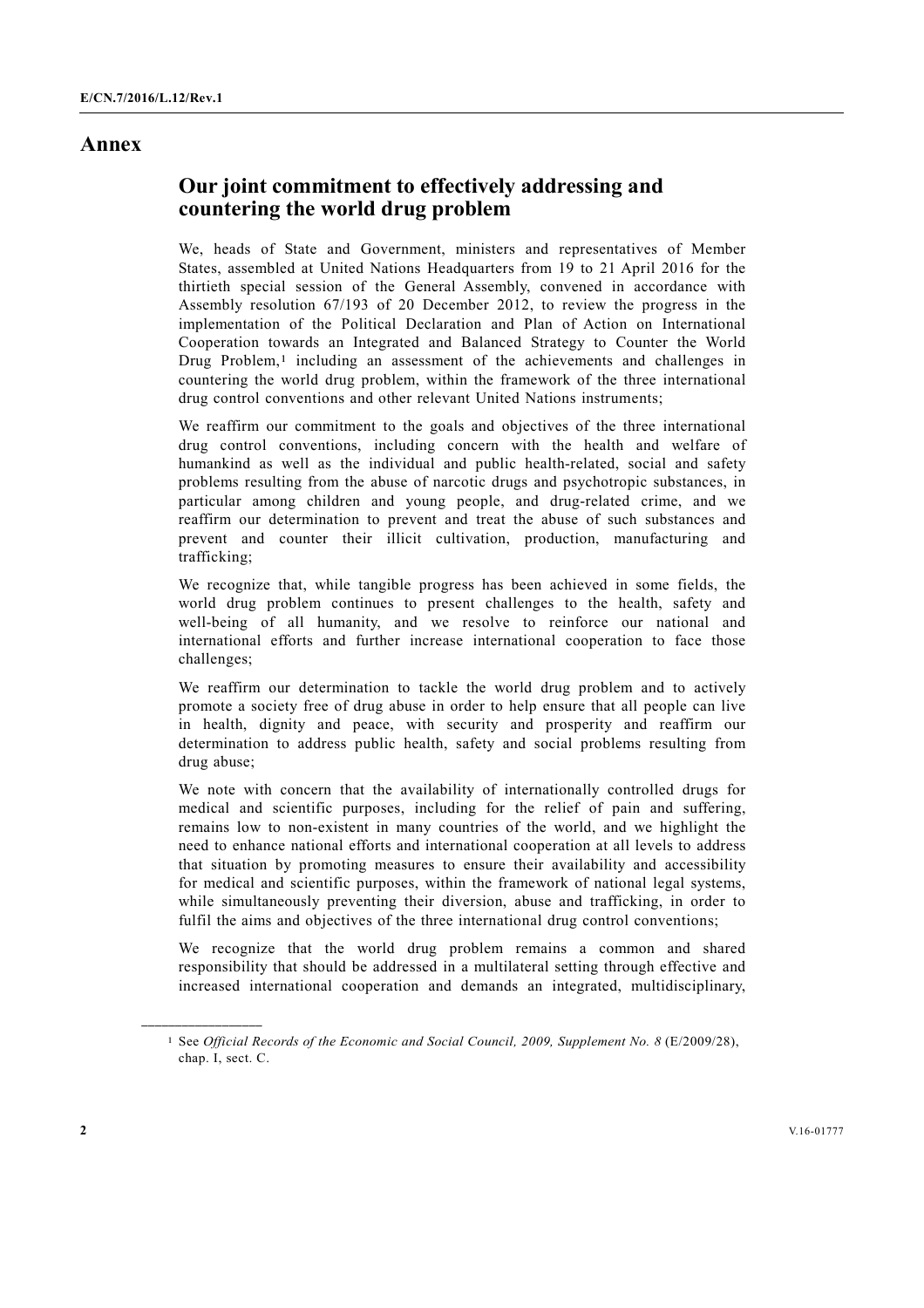mutually reinforcing, balanced, scientific evidence-based and comprehensive approach;

We reaffirm our unwavering commitment to ensuring that all aspects of demand reduction and related measures, supply reduction and related measures, and international cooperation are addressed in full conformity with the purposes and principles of the Charter of the United Nations, international law and the Universal Declaration of Human Rights,<sup>2</sup> with full respect for the sovereignty and territorial integrity of States, the principle of non-intervention in the internal affairs of States, all human rights, fundamental freedoms, the inherent dignity of all individuals and the principles of equal rights and mutual respect among States;

We underscore that the Single Convention on Narcotic Drugs of 1961 as amended by the 1972 Protocol,<sup>3</sup> the Convention on Psychotropic Substances of 1971,<sup>4</sup> the United Nations Convention against Illicit Traffic in Narcotic Drugs and Psychotropic Substances of 1988<sup>5</sup> and other relevant international instruments constitute the cornerstone of the international drug control system;

We reaffirm our commitment to implementing effectively the provisions set out in the Political Declaration and Plan of Action on International Cooperation towards an Integrated and Balanced Strategy to Counter the World Drug Problem, mindful of the targets and goals set therein, as well as to addressing the general challenges and priorities for action identified in the Joint Ministerial Statement adopted at the high-level review in March 2014:<sup>6</sup>

We welcome the 2030 Agenda for Sustainable Development,<sup>7</sup> and we note that efforts to achieve the Sustainable Development Goals and to effectively address the world drug problem are complementary and mutually reinforcing;

We recognize, as part of a comprehensive, integrated and balanced approach to addressing and countering the world drug problem, that appropriate emphasis should be placed on individuals, families, communities and society as a whole, with a view to promoting and protecting the health, safety and well-being of all humanity;

We recognize the importance of appropriately mainstreaming gender and age perspectives in drug-related policies and programmes;

We recognize that there are persistent, new and evolving challenges that should be addressed in conformity with the three international drug control conventions, which allow for sufficient flexibility for States parties to design and implement national drug policies according to their priorities and needs, consistent with the principle of common and shared responsibility and applicable international law;

<sup>2</sup> General Assembly resolution 217 A (III).

<sup>3</sup> United Nations, *Treaty Series*, vol. 976, No. 14152.

<sup>4</sup> Ibid., vol. 1019, No. 14956.

<sup>5</sup> Ibid., vol. 1582, No. 27627.

<sup>6</sup> Joint Ministerial Statement of the 2014 high-level review by the Commission on Narcotic Drugs of the implementation by Member States of the Political Declaration and Plan of Action on International Cooperation towards an Integrated and Balanced Strategy to Counter the World Drug Problem (*Official Records of the Economic and Social Council, 2014, Supplement No. 8* (E/2014/28), chap. I, sect. C).

<sup>7</sup> General Assembly resolution 70/1.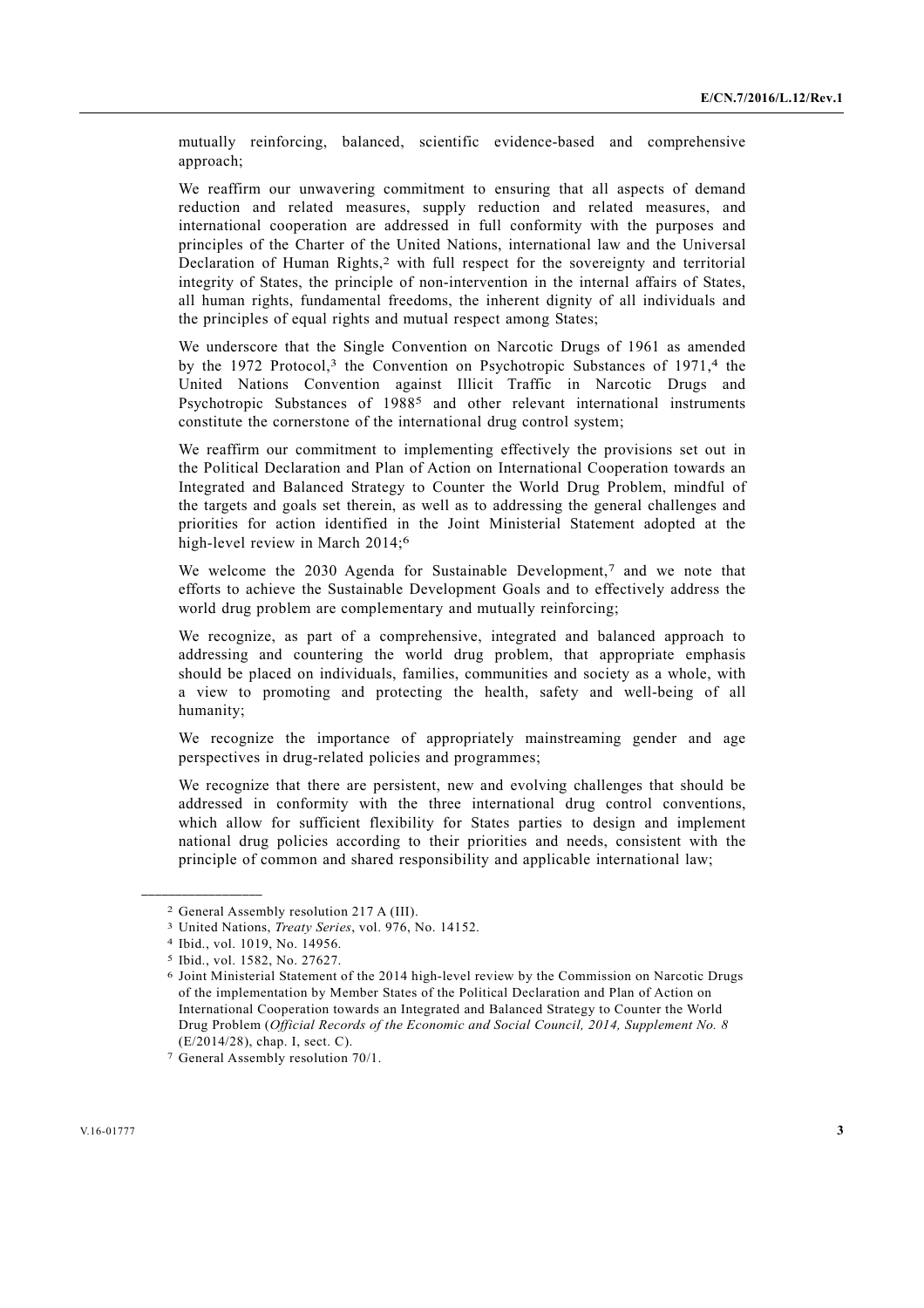We reaffirm the need to mobilize adequate resources to address and counter the world drug problem and call for enhancing assistance to developing countries, upon request, in effectively implementing the Political Declaration and Plan of Action and the operational recommendations contained in the present document;

We recognize that transit States continue to face multifaceted challenges, and reaffirm the continuing need for cooperation and support, including the provision of technical assistance, to, inter alia, enhance their capacities to effectively address and counter the world drug problem, in conformity with the 1988 Convention;

We reaffirm the principal role of the Commission on Narcotic Drugs as the policymaking body of the United Nations with prime responsibility for drug control matters, and our support and appreciation for the efforts of the United Nations, in particular those of the United Nations Office on Drugs and Crime as the leading entity in the United Nations system for addressing and countering the world drug problem, and further reaffirm the treaty-mandated roles of the International Narcotics Control Board and the World Health Organization;

We recognize that successfully addressing and countering the world drug problem requires close cooperation and coordination among domestic authorities at all levels, particularly in the health, education, justice and law enforcement sectors, taking into account their respective areas of competence under national legislation;

We welcome continued efforts to enhance coherence within the United Nations system at all levels;

We recognize that civil society, as well as the scientific community and academia, plays an important role in addressing and countering the world drug problem, and note that affected populations and representatives of civil society entities, where appropriate, should be enabled to play a participatory role in the formulation, implementation, and the providing of relevant scientific evidence in support of, as appropriate, the evaluation of drug control policies and programmes, and we recognize the importance of cooperation with the private sector in this regard;

We express deep concern at the high price paid by society and by individuals and their families as a result of the world drug problem, and pay special tribute to those who have sacrificed their lives, in particular law enforcement and judicial personnel, and to the health-care and civil society personnel and volunteers who dedicate themselves to countering and addressing this phenomenon;

We reaffirm the need to strengthen cooperation between the United Nations Office on Drugs and Crime and other United Nations entities, within their respective mandates, in their efforts to support Member States in the implementation of international drug control treaties in accordance with applicable human rights obligations and to promote protection of and respect for human rights and the dignity of all individuals in the context of drug programmes, strategies and policies;

We reaffirm the need to address the key causes and consequences of the world drug problem, including those in the health, social, human rights, economic, justice, public security and law enforcement fields, in line with the principle of common and shared responsibility, and recognize the value of comprehensive and balanced policy interventions, including those in the field of promotion of sustainable and viable livelihoods;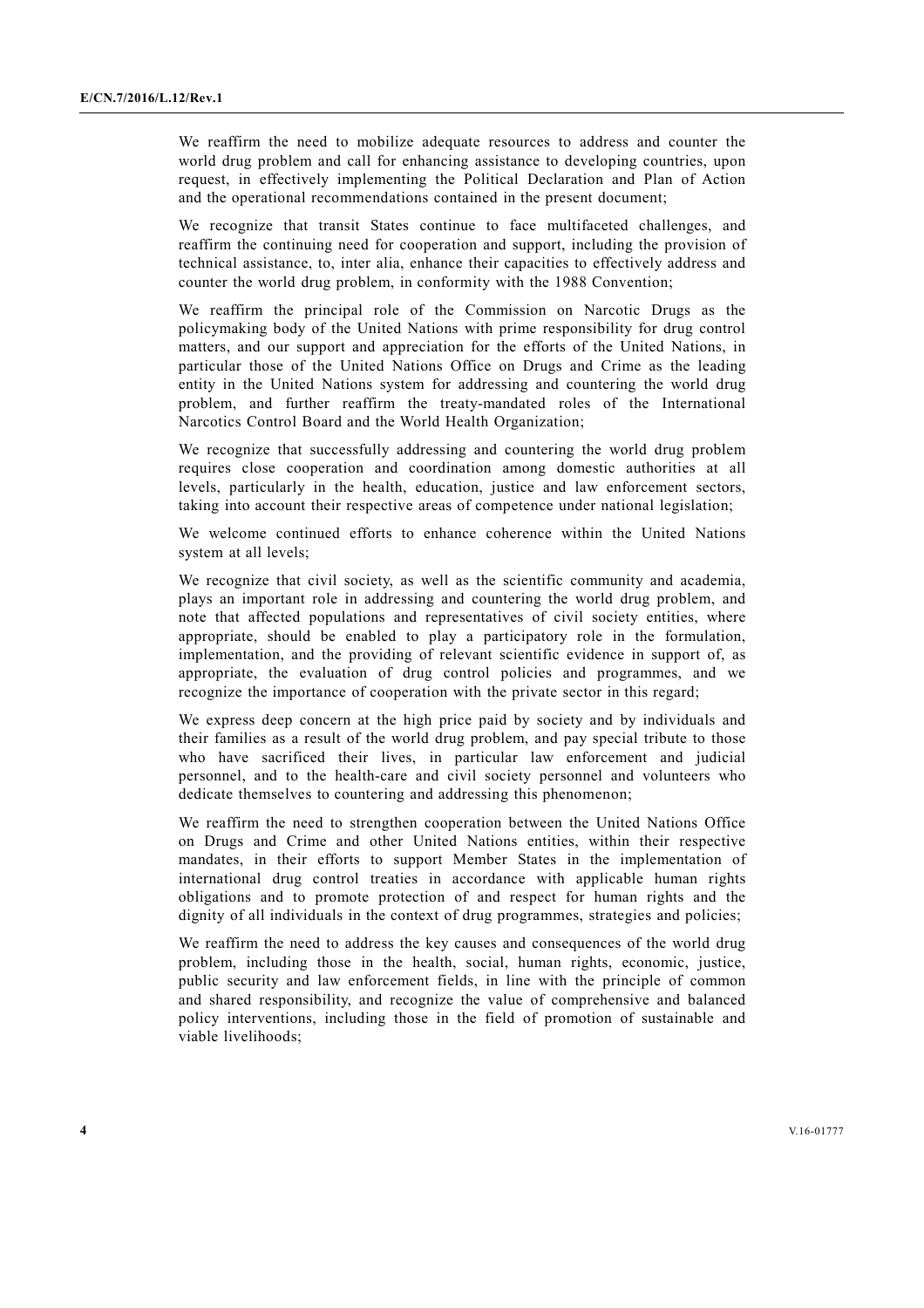We reaffirm that targeted interventions that are based on the collection and analysis of data, including age- and gender-related data, can be particularly effective in meeting the specific needs of drug-affected populations and communities;

We reiterate our commitment to end by 2030 the epidemics of AIDS and tuberculosis, as well as combat viral hepatitis, other communicable diseases, inter alia, among people who use drugs, including people who inject drugs;

## **Operational recommendations on demand reduction and related measures, including prevention and treatment, as well as other health-related issues**

1. We reiterate our commitment to promote the health, welfare and well-being of all individuals, families, communities and society as a whole, and facilitate healthy lifestyles through effective, comprehensive, scientific evidence-based demand reduction initiatives at all levels, covering, in accordance with national legislation and the three international drug control conventions, prevention, early intervention, treatment, care, recovery, rehabilitation and social reintegration measures, as well as initiatives and measures aimed at minimizing the adverse public health and social consequences of drug abuse, and we recommend the following measures:

### **Prevention of drug abuse**

 (a) Take effective and practical primary prevention measures that protect people, in particular children and youth, from drug use initiation by providing them with accurate information about the risks of drug abuse, by promoting skills and opportunities to choose healthy lifestyles and develop supportive parenting and healthy social environments and by ensuring equal access to education and vocational training;

 (b) Also take effective and practical measures to prevent progression to severe drug use disorders through appropriately targeted early interventions for people at risk of such progression;

 (c) Increase the availability, coverage and quality of scientific evidence-based prevention measures and tools that target relevant age and risk groups in multiple settings, reaching youth in school as well as out of school, among others, through drug abuse prevention programmes and public awareness-raising campaigns, including by using the Internet, social media and other online platforms, develop and implement prevention curricula and early intervention programmes for use in the education system at all levels, as well as in vocational training, including in the workplace, and enhance the capacity of teachers and other relevant professionals to provide or recommend counselling, prevention and care services;

 (d) Promote the well-being of society as a whole through the elaboration of effective scientific evidence-based prevention strategies centred on and tailored to the needs of individuals, families and communities as part of comprehensive and balanced national drug policies, on a non-discriminatory basis;

 (e) Involve, as appropriate, policymakers, parliamentarians, educators, civil society, the scientific community, academia, target populations, individuals in recovery from substance use disorders and their peer groups, families and other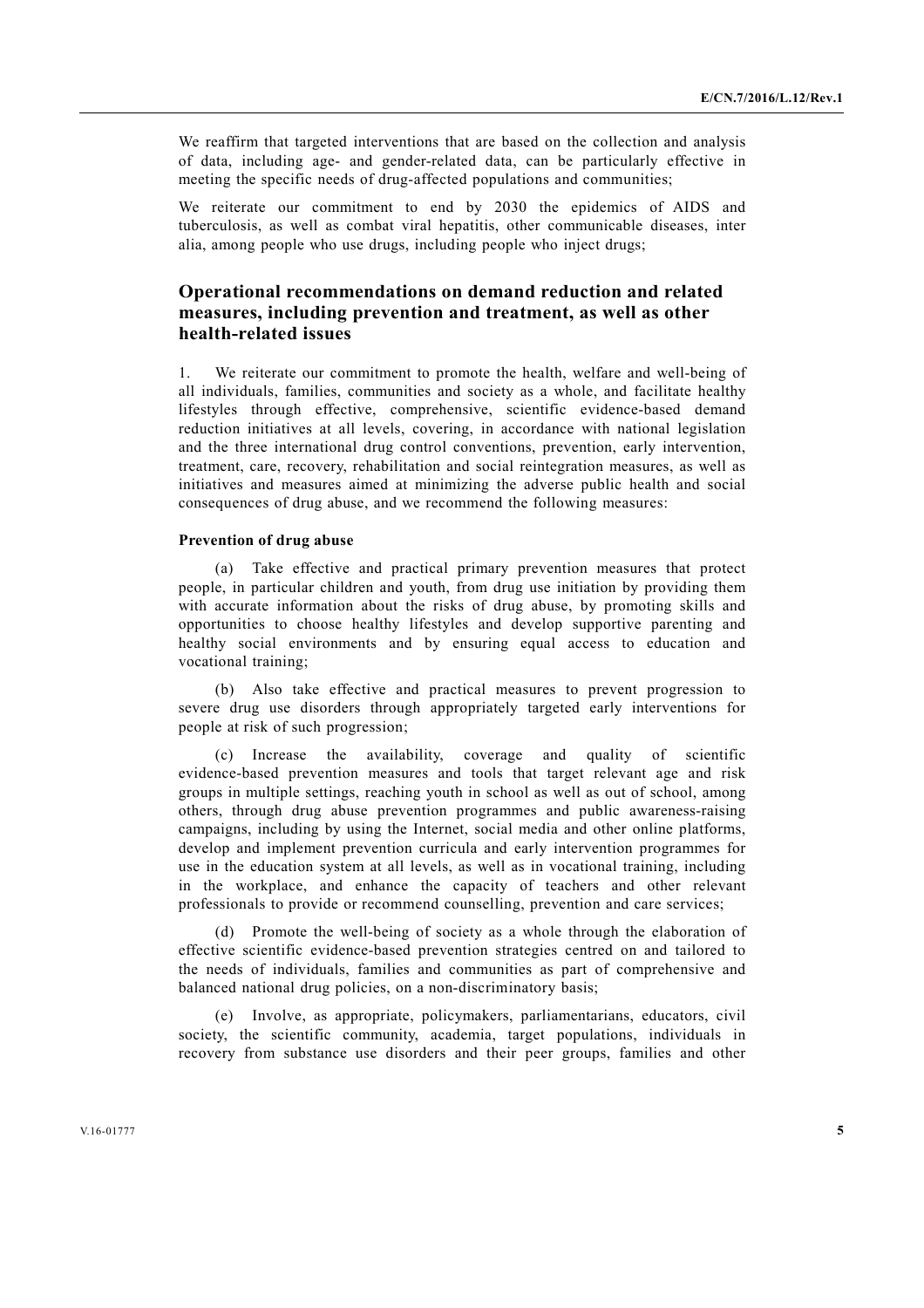co-dependent people, as well as the private sector, in the development of prevention programmes aimed at raising public awareness of the dangers and risks associated with drug abuse, and involve, inter alia, parents, care services providers, teachers, peer groups, health professionals, religious communities, community leaders, social workers, sports associations, media professionals and entertainment industries, as appropriate, in their implementation;

 (f) Consider enhancing cooperation between public health, education and law enforcement authorities when developing prevention initiatives;

 (g) Develop and improve recreational facilities and provide access for children and youth to regular sports and cultural activities, with a view to promoting healthy lives and lifestyles, including through the recovery and improvement of public spaces, and promote the exchange of experiences and good practices in this field to further enhance effective preventive interventions;

 (h) Promote and improve the systematic collection of information and gathering of evidence as well as the sharing, at the national and international levels, of reliable and comparable data on drug use and epidemiology, including on social, economic and other risk factors, and promote, as appropriate, through the Commission on Narcotic Drugs and the World Health Assembly, the use of internationally recognized standards, such as the *International Standards on Drug Use Prevention*, and the exchange of best practices, to formulate effective drug use prevention strategies and programmes in cooperation with the United Nations Office on Drugs and Crime, the World Health Organization and other relevant United Nations entities;

#### **Treatment of drug use disorders, rehabilitation, recovery and social reintegration; prevention, treatment and care of HIV/AIDS, viral hepatitis and other blood-borne infectious diseases**

 (i) Recognize drug dependence as a complex, multifactorial health disorder characterized by a chronic and relapsing nature with social causes and consequences that can be prevented and treated through, inter alia, effective scientific evidence-based drug treatment, care and rehabilitation programmes, including community-based programmes, and strengthen capacity for aftercare for and the rehabilitation, recovery and social reintegration of individuals with substance use disorders, including, as appropriate, through assistance for effective reintegration into the labour market and other support services;

 (j) Encourage the voluntary participation of individuals with drug use disorders in treatment programmes, with informed consent, where consistent with national legislation, and develop and implement outreach programmes and campaigns, involving drug users in long-term recovery, where appropriate, to prevent social marginalization and promote non-stigmatizing attitudes, as well as to encourage drug users to seek treatment and care, and take measures to facilitate access to treatment and expand capacity;

 (k) Promote and strengthen regional and international cooperation in developing and implementing treatment-related initiatives, enhance technical assistance and capacity-building and ensure non-discriminatory access to a broad range of interventions, including psychosocial, behavioural and medication-assisted treatment, as appropriate and in accordance with national legislation, as well as to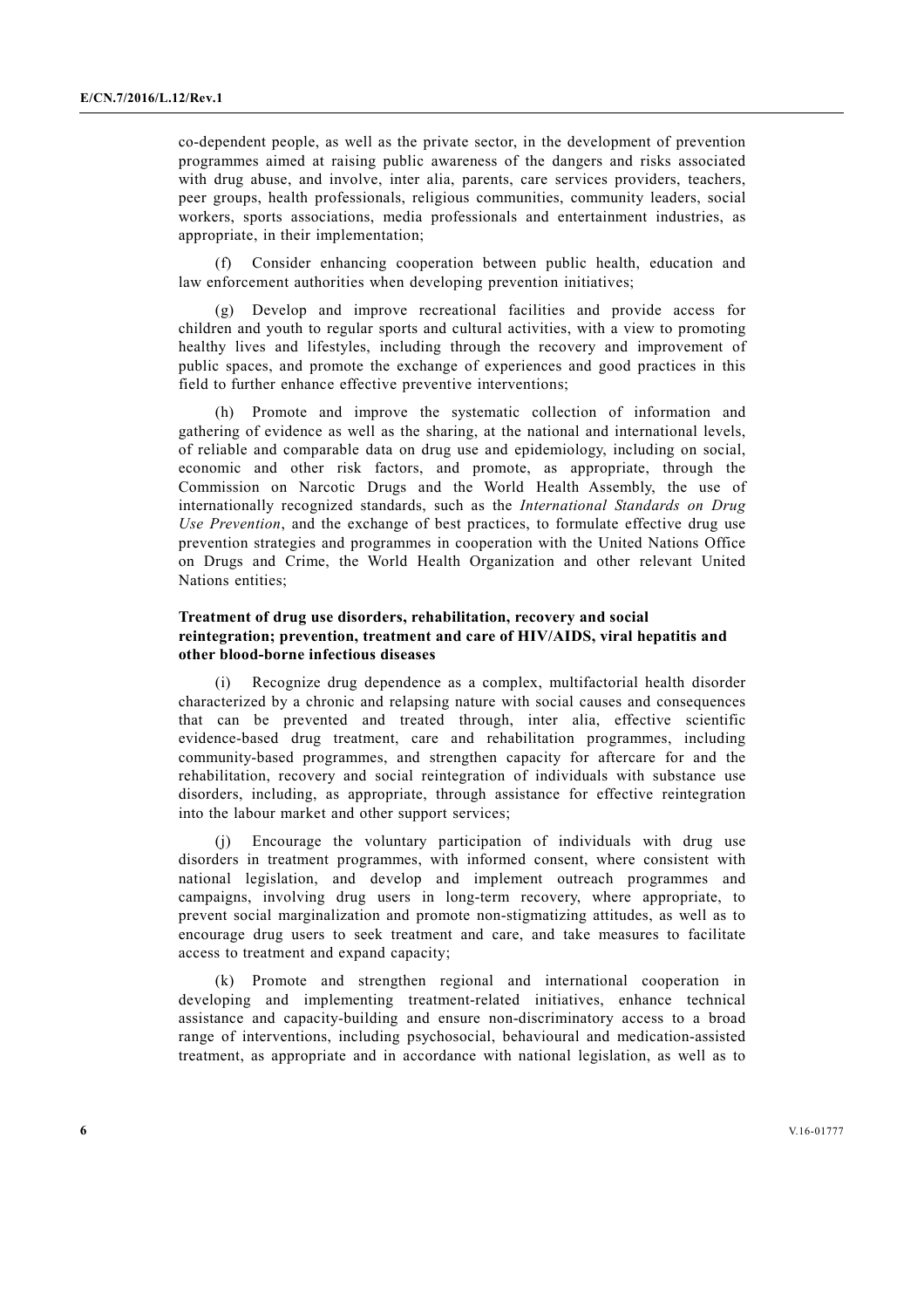rehabilitation, social reintegration and recovery-support programmes, including access to such services in prisons and after imprisonment, giving special attention to the specific needs of women, children and youth in this regard;

Develop and strengthen, as appropriate, the capacity of health, social and law enforcement and other criminal justice authorities to cooperate, within their mandates, in the implementation of comprehensive, integrated and balanced responses to drug abuse and drug use disorders, at all levels of government;

 (m) Promote the inclusion in national drug policies, in accordance with national legislation and as appropriate, of elements for the prevention and treatment of drug overdose, in particular opioid overdose, including the use of opioid receptor antagonists such as naloxone to reduce drug-related mortality;

 (n) Promote cooperation with and technical assistance to the States most affected by the transit of drugs in developing and implementing comprehensive and integrated policies to address, where appropriate, the impact of illicit drug trafficking on increasing drug use in such States, including by reinforcing national programmes aimed at prevention, early intervention, treatment, care, rehabilitation and social reintegration;

 (o) Invite relevant national authorities to consider, in accordance with their national legislation and the three international drug control conventions, including in national prevention, treatment, care, recovery, rehabilitation and social reintegration measures and programmes, in the context of comprehensive and balanced drug demand reduction efforts, effective measures aimed at minimizing the adverse public health and social consequences of drug abuse, including appropriate medication-assisted therapy programmes, injecting equipment programmes, as well as antiretroviral therapy and other relevant interventions that prevent the transmission of HIV, viral hepatitis and other blood-borne diseases associated with drug use, as well as consider ensuring access to such interventions including in treatment and outreach services, prisons and other custodial settings, and promoting in that regard the use, as appropriate, of the *WHO, UNODC and UNAIDS Technical Guide for Countries to Set Targets for Universal Access to HIV Prevention, Treatment and Care for Injecting Drug Users*;8

 (p) Promote and implement the standards on the treatment of drug use disorders developed by the United Nations Office on Drugs and Crime and the World Health Organization and other relevant international standards, as appropriate and in accordance with national legislation and the international drug control conventions, and provide guidance, assistance and training to health professionals on their appropriate use, and consider developing standards and accreditation for services at the domestic level to ensure qualified and scientific evidence-based responses;

 (q) Intensify, as appropriate, the meaningful participation of and support and training for civil society organizations and entities involved in drug-related health and social treatment services, in accordance with national legislation and in the framework of integrated and coordinated national drug policies, and encourage efforts by civil society and the private sector to develop support networks for

<sup>8</sup> World Health Organization (Geneva, 2009).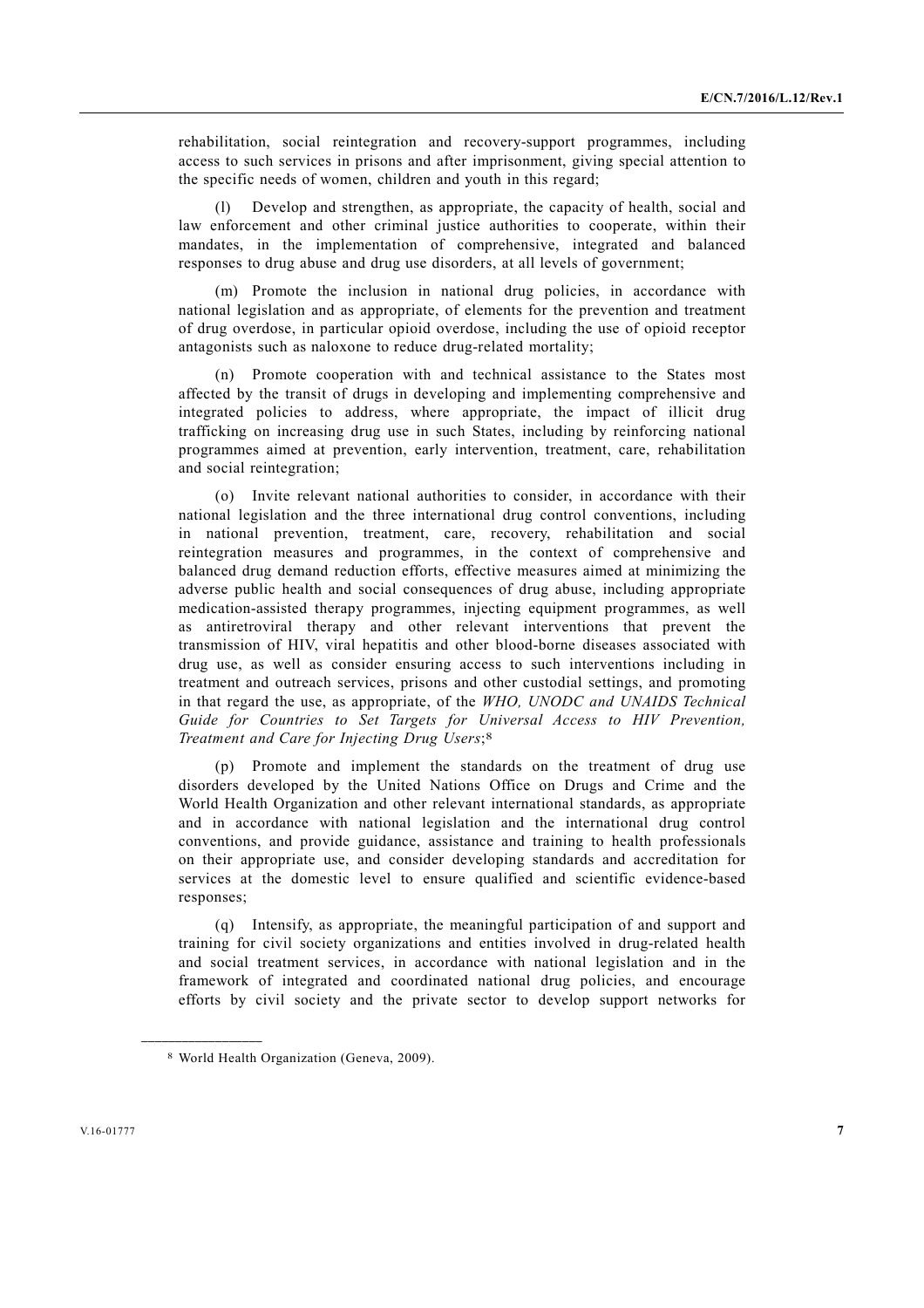prevention and treatment, care, recovery, rehabilitation and social reintegration in a balanced and inclusive manner;

 (r) Encourage the United Nations Office on Drugs and Crime and the International Narcotics Control Board to strengthen cooperation with the World Health Organization and other competent United Nations entities, within their respective mandates, as part of a comprehensive, integrated and balanced approach to strengthening health and social welfare measures in addressing the world drug problem, including through effective prevention, early intervention, treatment, care, recovery, rehabilitation and social reintegration, in cooperation, as appropriate, with civil society and the scientific community, and to keep the Commission on Narcotic Drugs appropriately updated.

## **Operational recommendations on ensuring the availability of and access to controlled substances exclusively for medical and scientific purposes, while preventing their diversion**

2. We reiterate our strong commitment to improving access to controlled substances for medical and scientific purposes by appropriately addressing existing barriers in this regard, including those related to legislation, regulatory systems, health-care systems, affordability, the training of health-care professionals, education, awareness-raising, estimates, assessment and reporting, benchmarks for consumption of substances under control, and international cooperation and coordination, while concurrently preventing their diversion, abuse and trafficking, and we recommend the following measures:

 (a) Consider reviewing, within the framework of national legal systems, domestic legislation and regulatory and administrative mechanisms, as well as procedures including domestic distribution channels, with the aim of simplifying and streamlining those processes and removing unduly restrictive regulations and impediments, where they exist, to ensure access to controlled substances for medical and scientific purposes, including for the relief of pain and suffering, as required by the three international drug control conventions and defined by national legislation, while preventing their diversion, abuse and trafficking, and encourage the exchange of information, lessons learned and best practices in designing and implementing regulatory, financial, educational, administrative and other related measures;

Strengthen, as appropriate, the proper functioning of national control systems and domestic assessment mechanisms and programmes, in cooperation with the International Narcotics Control Board, the United Nations Office on Drugs and Crime, the World Health Organization and other relevant United Nations system agencies, to identify, analyse and remove impediments to the availability and accessibility of controlled substances for medical and scientific purposes, within appropriate control mechanisms, as required by the three international drug control conventions and taking into account *Ensuring Balance in National Policies on Controlled Substances: Guidance for Availability and Accessibility of Controlled Medicines*9 and, for that purpose, consider the provision of technical and financial assistance, upon request, to developing countries;

<sup>9</sup> World Health Organization (Geneva, 2011).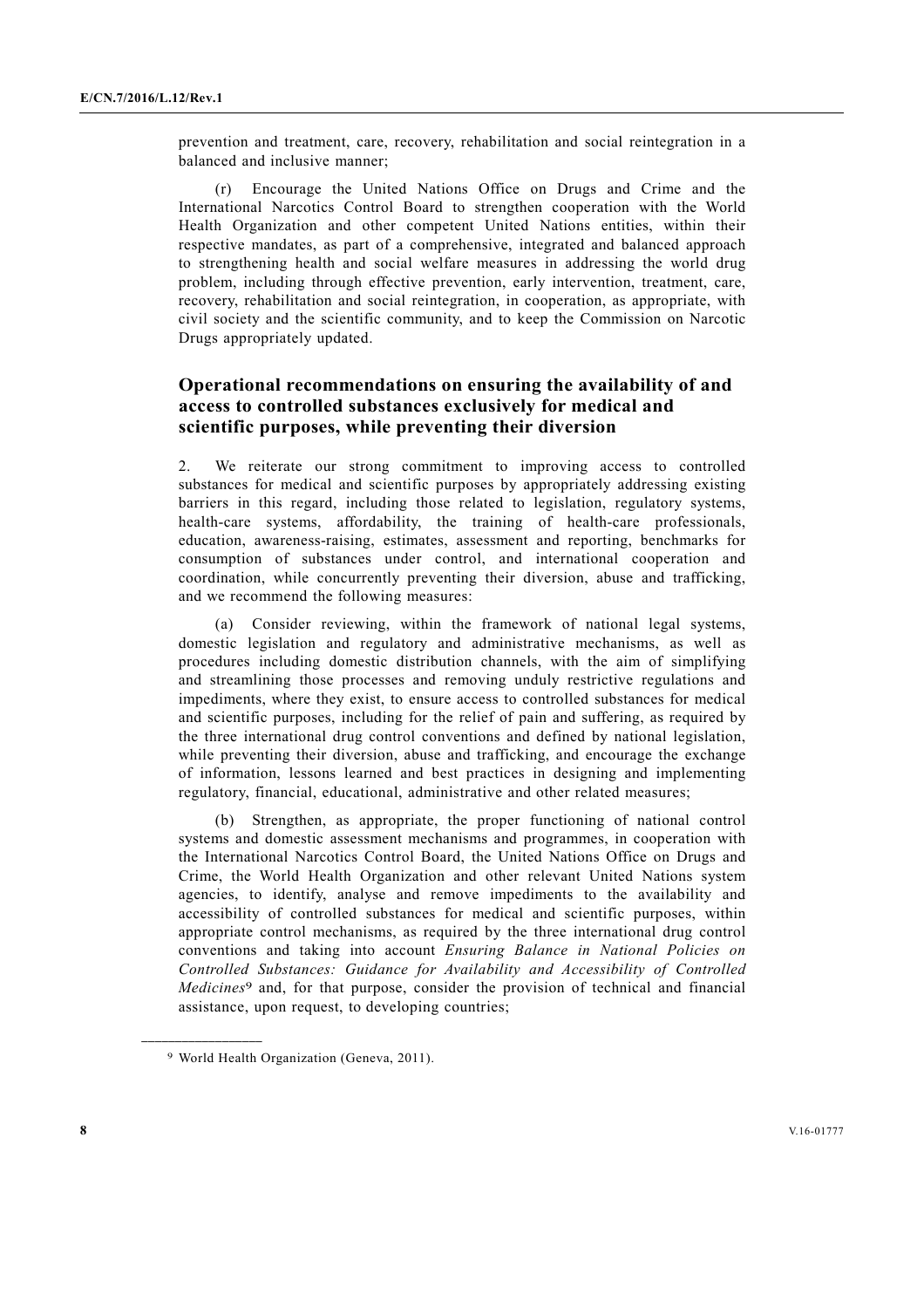(c) Expedite, in accordance with national legislation, the process of issuing import and export authorizations for controlled substances for medical and scientific purposes by using the above-mentioned guidance and the International Import and Export Authorization System of the International Narcotics Control Board;

 (d) Address, at the national and international levels, issues related to the affordability of controlled substances for medical and scientific purposes, while ensuring their quality, safety and efficacy, including limited financial resources and problems in sourcing with regard to these substances, including in cooperation, as appropriate, with the private sector through, inter alia and where needed, expanding the national coverage of distribution networks to rural areas, addressing the link with government regulations, licences and taxation and allowing appropriately trained and qualified professionals to prescribe, dispense and administer controlled medicines based on their general professional licence, as well as, where appropriate, the manufacture of generic pharmaceutical preparations that are bioequivalent and cost-effective;

 (e) Take measures, in accordance with national legislation, to provide capacity-building and training, including with the support of relevant United Nations entities such as the World Health Organization and the United Nations Office on Drugs and Crime, targeted at competent national authorities and health-care professionals, including pharmacists, on adequate access to and use of controlled substances for medical and scientific purposes, including the relief of pain and suffering, consider the development and wider implementation of relevant clinical guidelines on the rational use of controlled medicines, and conduct appropriate awareness-raising campaigns under the coordination of relevant national health authorities and in cooperation with other relevant stakeholders;

 (f) Develop national supply management systems for controlled substances that comprise selection, quantification, procurement, storage, distribution and use, strengthen the capacity of competent national authorities to adequately estimate and assess the need for controlled substances and paying special attention to essential medicines, as defined by national legislation, taking due note of the *Guide on Estimating Requirements for Substances under International Control*,10 and enhance domestic data-collection mechanisms in order to present the International Narcotics Control Board with estimates on the consumption of drugs used for medical and scientific purposes;

 (g) Continue to regularly update the Model Lists of Essential Medicines of the World Health Organization, enhance collaboration among Member States and the treaty bodies with scheduling responsibilities, leading to informed and coordinated scheduling decisions by the Commission on Narcotic Drugs that take due account of all relevant aspects to ensure that the objectives of the conventions are met, and review national lists of controlled substances and national lists of essential medicines, as appropriate.

<sup>10</sup> International Narcotics Control Board and World Health Organization (Vienna, 2012).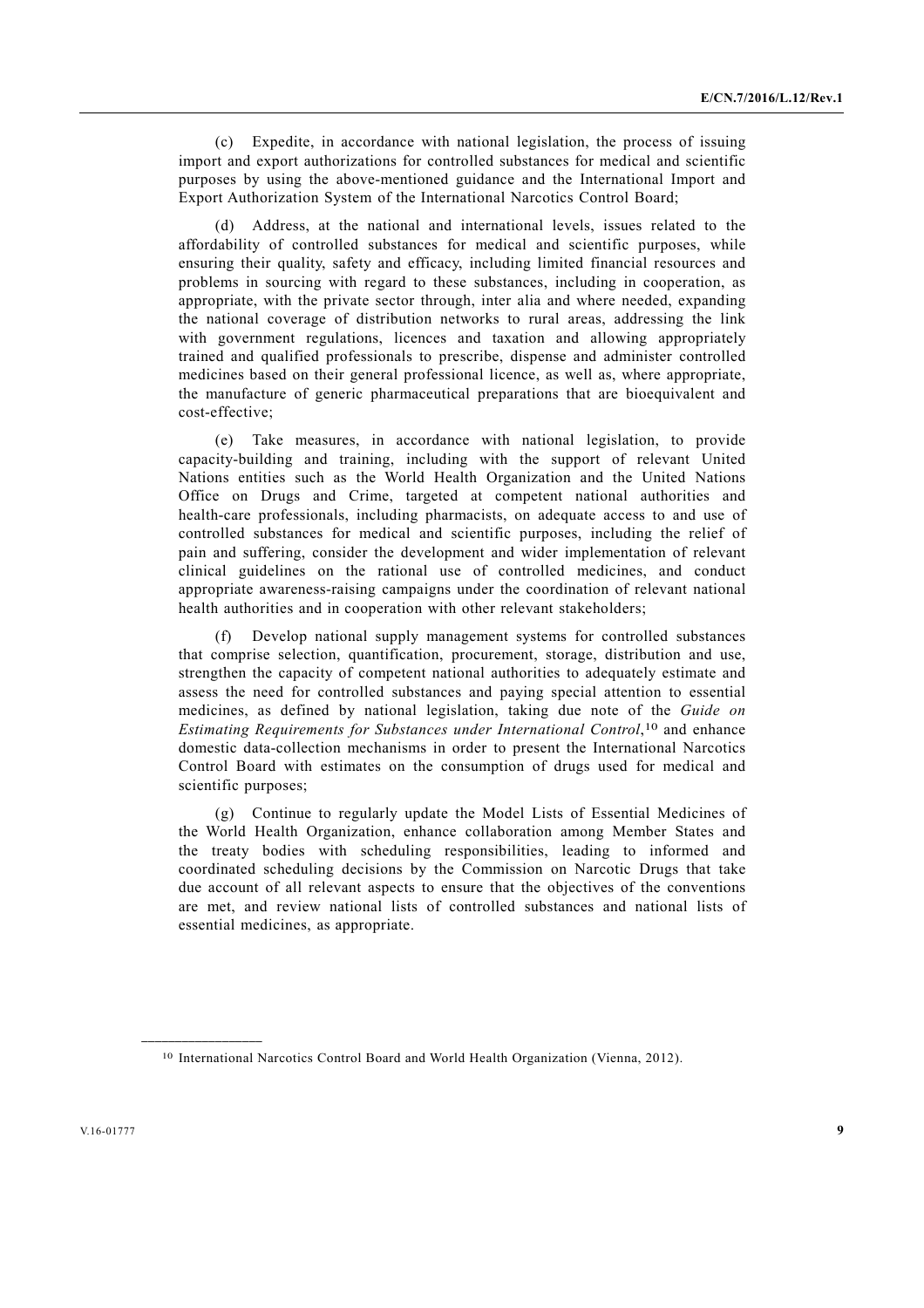## **Operational recommendations on supply reduction and related measures; effective law enforcement; responses to drug-related crime; and countering money-laundering and promoting judicial cooperation**

We reiterate our commitment to protecting the safety and assuring the security of individuals, societies and communities by intensifying our efforts to prevent and counter the illicit cultivation, production and manufacture of and trafficking in narcotic drugs and psychotropic substances, as well as drug-related crime and violence, through, inter alia, more effective drug-related crime prevention and law enforcement measures, as well as by addressing links with other forms of organized crime, including money-laundering, corruption and other criminal activities, mindful of their social and economic causes and consequences, and we recommend the following measures:

#### **Prevention of drug-related crime**

 (a) Strengthen multidisciplinary measures at the international, regional, national, and local and community levels to prevent drug-related crime, violence, victimization and corruption and foster social development and inclusiveness, integrate such measures into overall law enforcement efforts and comprehensive policies and programmes, and promote a culture of lawfulness, as described in the Doha Declaration on Integrating Crime Prevention and Criminal Justice into the Wider United Nations Agenda to Address Social and Economic Challenges and to Promote the Rule of Law at the National and International Levels, and Public Participation:

 (b) Promote comprehensive supply reduction efforts that include preventive measures addressing, inter alia, the criminal justice and socioeconomic-related factors that may facilitate, drive, enable and perpetuate organized crime and drug-related crime;

 (c) Promote data collection, research and the sharing of information, as well as the exchange of best practices on preventing and countering drug-related crime and on drug supply reduction measures and practices, in order to enhance the effectiveness of criminal justice responses, within the framework of applicable law;

#### **Countering illicit traffic in narcotic drugs and psychotropic substances**

 (d) Increase cooperation at all levels and enhance measures to prevent and significantly and measurably reduce or eliminate the illicit cultivation of opium poppy, coca bush and cannabis plant used for the production of narcotic drugs and psychotropic substances, including through eradication, within the framework of sustainable crop control strategies and measures;

 (e) Monitor current trends and drug trafficking routes and share experiences, best practices and lessons learned, in order to prevent and counter the misuse of international trade for illicit drug-related activities, and note the success achieved through United Nations Office on Drugs and Crime operational initiatives, including initiatives aimed at countering the exploitation of freight containers for drug trafficking and at preventing and countering the diversion of precursors for illicit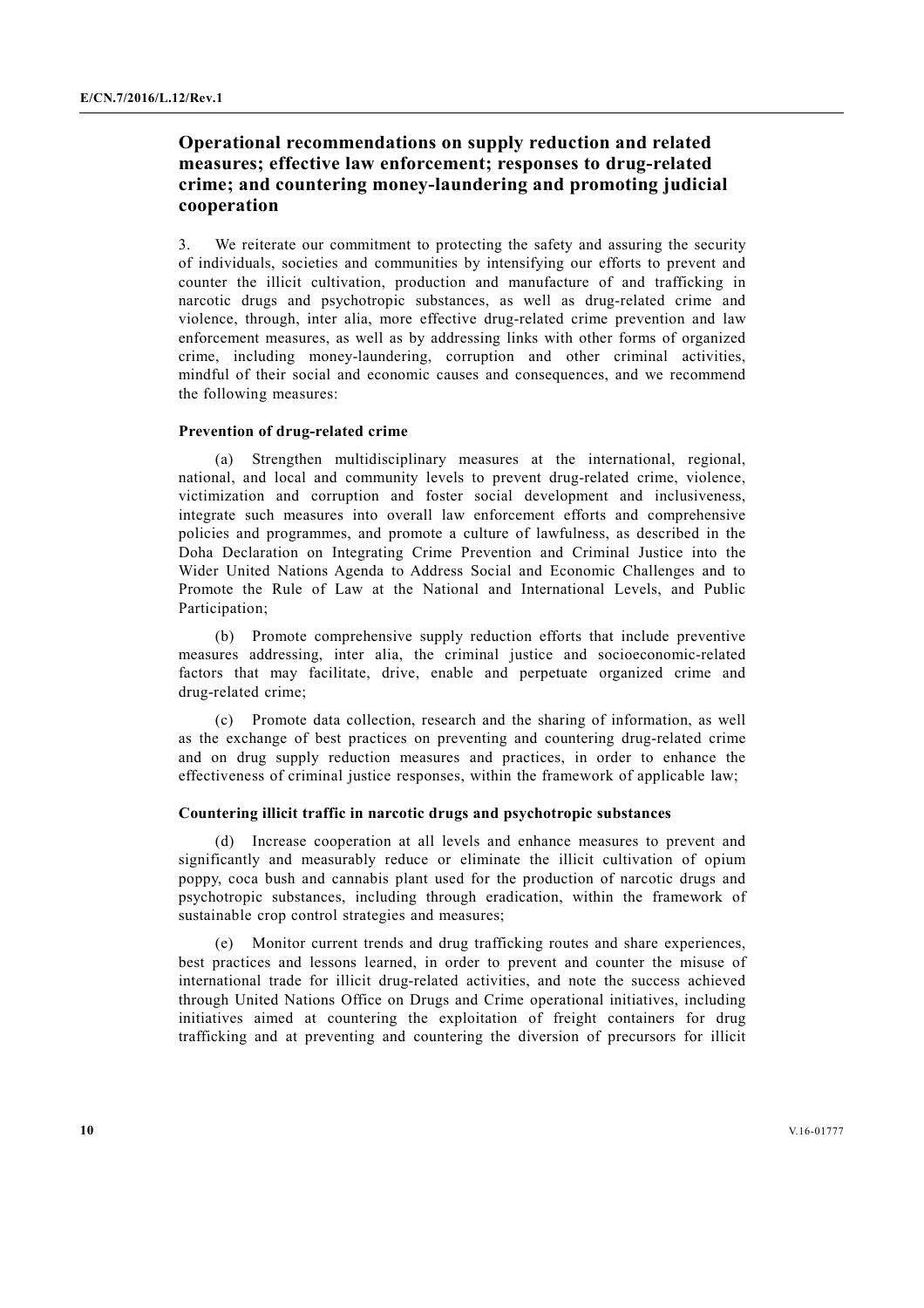use and illicit financial flows stemming from drug trafficking and related crimes, as well as other technical assistance activities;

 (f) Promote and strengthen the exchange of information and, as appropriate, drug-related criminal intelligence among law enforcement and border control agencies, including through the United Nations Office on Drugs and Crime multilateral portals and regional information centres and networks, and promote joint investigations and coordinate operations, in conformity with national legislation, and training programmes at all levels, in order to identify, disrupt and dismantle organized criminal groups operating transnationally that are involved in any activities related to the illicit production of and trafficking in narcotic drugs and psychotropic substances and the diversion of their precursors and related money-laundering;

 (g) Strengthen coordinated border management strategies, as well as the capacity of border control and law enforcement and prosecutorial agencies, including through technical assistance, upon request, including and where appropriate, the provision of equipment and technology, along with necessary training and maintenance support, in order to prevent, monitor and counter trafficking in drugs, trafficking in precursors and other drug-related crimes such as trafficking in firearms, illicit financial flows, smuggling of bulk cash and money-laundering;

 (h) Enhance the capacity of law enforcement and criminal justice agencies in forensic science in the context of drug investigations, including the quality and capacity of drug analysis laboratories to gather, preserve and present forensic evidence to effectively prosecute drug-related offences through considering, inter alia, the provision of advanced detections equipment, scanners, testing kits, reference samples, forensic laboratories and training, as requested;

 (i) Strengthen regional, subregional and international cooperation in criminal matters, as appropriate, including judicial cooperation in the areas of, inter alia, extradition, mutual legal assistance and transfer of proceedings, in accordance with the international drug control conventions and other international legal instruments and national legislation, and strive to provide appropriate resources to national competent authorities, including through the provision of targeted technical assistance to requesting countries;

 (j) Maximize the effectiveness of law enforcement measures against organized criminal groups and individuals involved in drug-related crimes, including by placing appropriate focus within our respective jurisdictions on those responsible for illicit activities of a larger scale or more serious nature;

#### **Addressing links with other forms of organized crime, including money-laundering, corruption and other criminal activities**

 (k) Respond to the serious challenges posed by the increasing links between drug trafficking, corruption and other forms of organized crime, including trafficking in persons, trafficking in firearms, cybercrime and money-laundering, and, in some cases, terrorism, including money-laundering in connection with the financing of terrorism, by using an integrated, multidisciplinary approach, such as through promoting and supporting reliable data collection, research and, as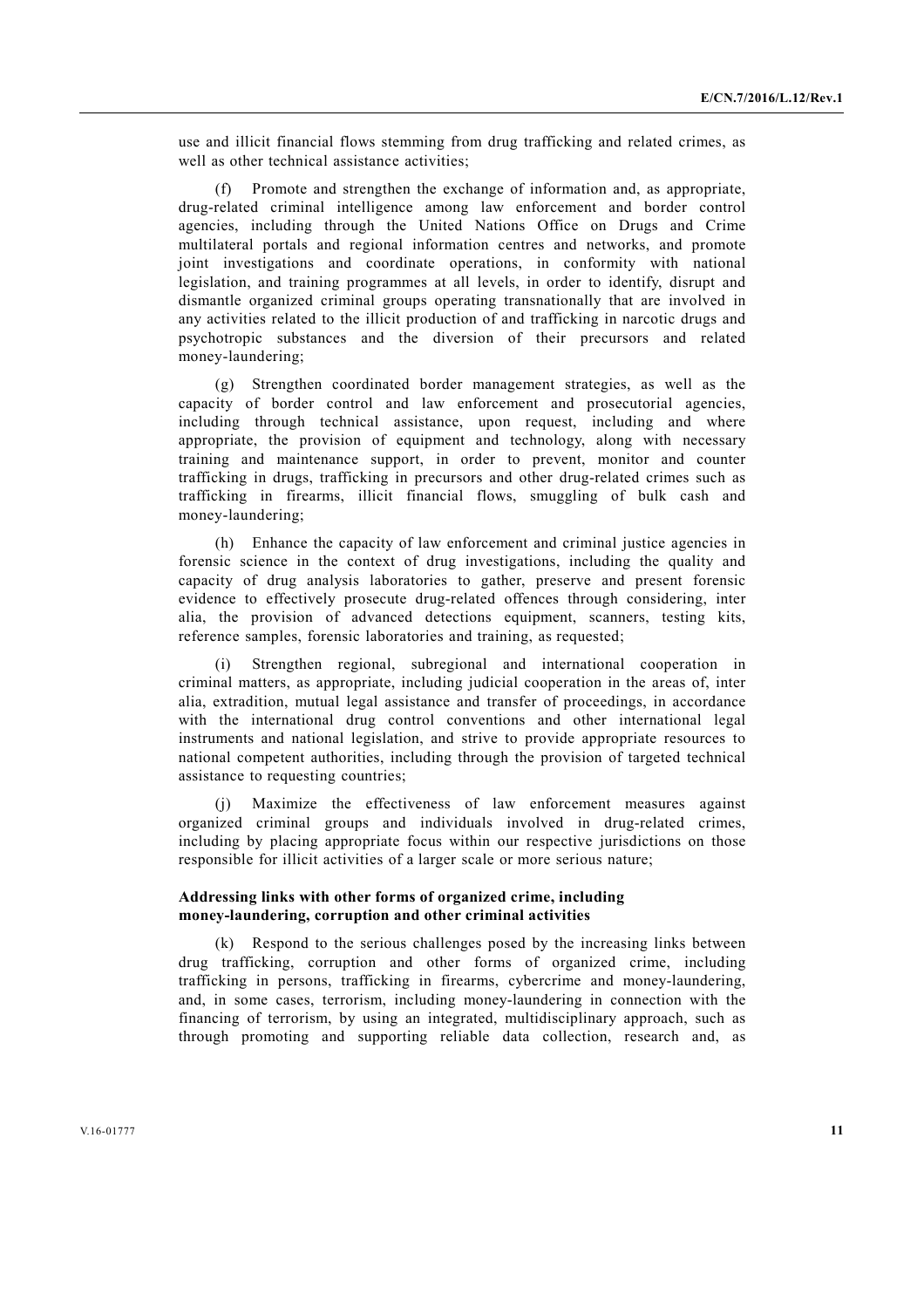appropriate, intelligence- and analysis-sharing to ensure effective policymaking and interventions;

 (l) Encourage the use of existing subregional, regional and international cooperation mechanisms to combat all forms of drug-related crime, wherever committed, including, in some cases, violent crimes related to gangs, including by enhancing international cooperation to successfully counter and dismantle organized criminal groups, including those operating transnationally;

 (m) Strengthen national, regional and international measures and, as appropriate, rules and regulations aimed at enhancing operational cooperation to prevent transnational organized criminal networks involved in illicit drug-related activities from trafficking and acquiring firearms, their parts and components and ammunition, explosives and other related material;

 (n) Consider ratifying or acceding to relevant international legal instruments, including the United Nations Convention against Transnational Organized Crime and the Protocols thereto,<sup>11</sup> the United Nations Convention against Corruption<sup>12</sup> and the international conventions and protocols related to countering terrorism, and call upon States parties to take measures to more effectively implement those international legal instruments;

 (o) Continue to foster international cooperation by implementing the provisions against money-laundering contained in all relevant international and multilateral instruments, such as the 1988 Convention, the Organized Crime Convention and the Convention against Corruption and, in accordance with national legislation, the Financial Action Task Force Recommendations on Money Laundering;<sup>13</sup>

 (p) Strengthen and utilize existing and relevant regional, as appropriate, subregional and international networks for the exchange of operational information to prevent and counter money-laundering, illicit financial flows and terrorist financing;

 (q) Develop and strengthen, as appropriate, mechanisms of domestic coordination and timely and efficient information-sharing between authorities involved in identifying and countering drug trafficking, diversion of precursors and related money-laundering, integrate financial investigations more thoroughly into interdiction operations to identify individuals and companies involved in such activities, and encourage, in accordance with national legislation, cooperation with the private sector, including financial institutions, designated non-financial businesses and professions, as well as providers of money or value transfer services, to identify suspicious transactions, with a view to further investigating and disrupting the drug trafficking business model;

 (r) Enhance national, regional, subregional, interregional and international capacity to prevent and counter money-laundering and illicit financial flows stemming from drug trafficking and related crimes, including, as appropriate,

<sup>11</sup> United Nations, *Treaty Series*, vols. 2225, 2237, 2241 and 2326, No. 39574. 12 Ibid., vol. 2349, No. 42146.

<sup>13</sup> Financial Action Task Force, *International Standards on Combating Money Laundering and the Financing of Terrorism and Proliferation* (Paris, 2015).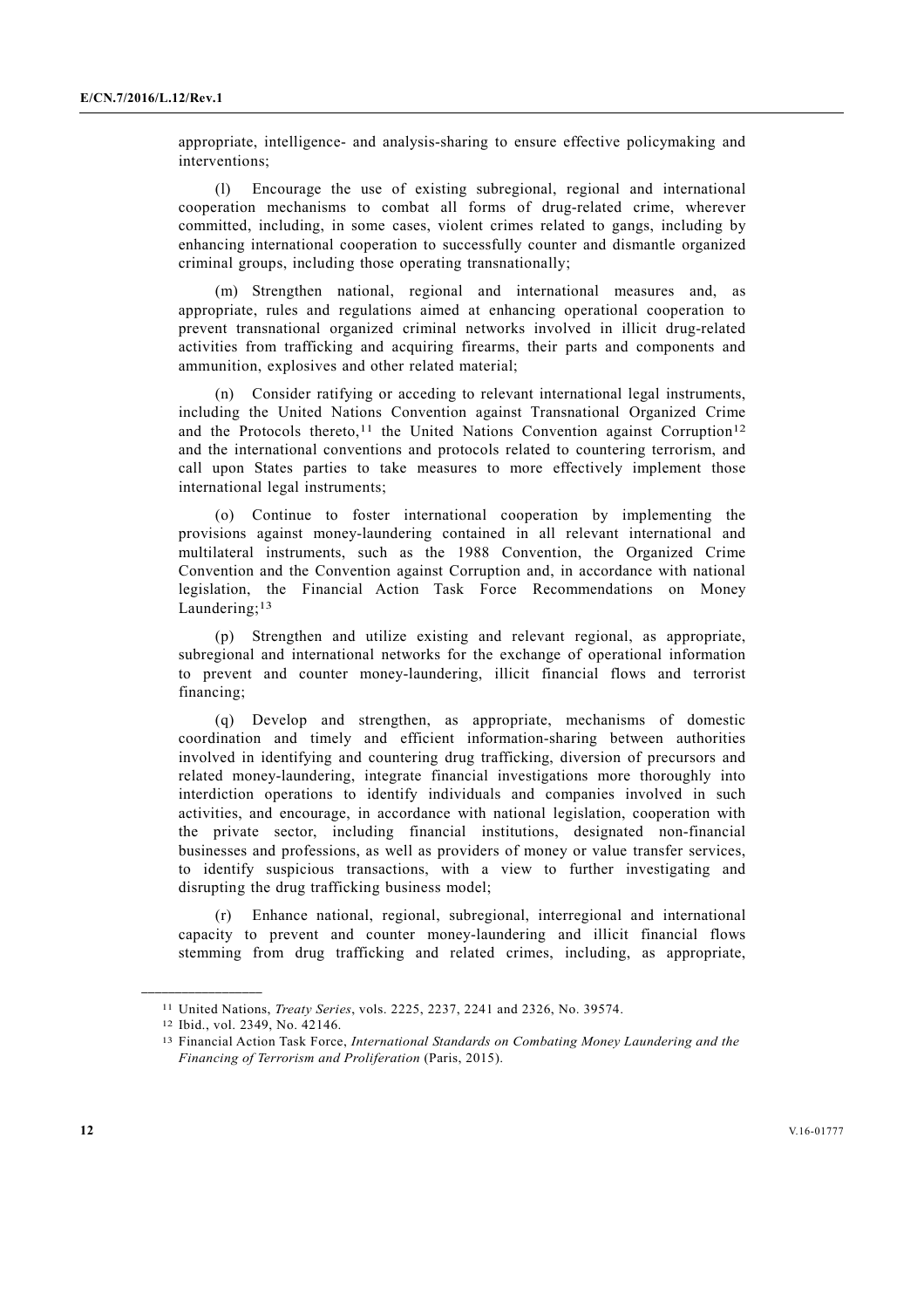through detection, investigation and prosecution of such activities, with a view to effectively addressing safe havens, and identify and mitigate money-laundering risks linked to new technologies, as well as emerging money-laundering methods and techniques, by using, inter alia, existing United Nations Office on Drugs and Crime technical assistance tools;

 (s) Develop and strengthen bilateral, subregional and international mechanisms to share information among competent authorities and promote their cooperation to effectively and in a timely manner identify, trace, freeze, seize and confiscate assets and proceeds of drug-related crime and their disposal, including sharing, in accordance with the 1988 Convention, as well as their return, in appropriate drug-related corruption cases, in the framework of the Convention against Corruption, or, as appropriate, in cases of drug-related crimes involving transnational organized groups, consistent with the Organized Crime Convention; and encourage the timely sharing of operational information among relevant law enforcement and prosecutorial agencies and financial intelligence units;

Promote effective measures capable of addressing the links between drug-related crimes and corruption, as well as obstruction of justice, including through the intimidation of justice officials, as a part of national anti-corruption and drug control strategies;

 (u) Improve the availability and quality of statistical information and analysis of illicit drug cultivation, production and manufacturing, drug trafficking, money-laundering and illicit financial flows, including for appropriate reflection in reports of the United Nations Office on Drugs and Crime and the International Narcotics Control Board, in order to better measure and evaluate the impact of such crimes and to further enhance the effectiveness of criminal justice responses in that regard.

### **Operational recommendations on cross-cutting issues: drugs and human rights, youth, children, women and communities**

4. We reiterate our commitment to respecting, protecting and promoting all human rights, fundamental freedoms and the inherent dignity of all individuals and the rule of law in the development and implementation of drug policies, and we recommend the following measures:

#### **Drugs and human rights, youth, women, children, vulnerable members of society, and communities**

 (a) Enhance the knowledge of policy-makers and the capacity, as appropriate, of relevant national authorities on various aspects of the world drug problem in order to ensure that national drug policies, as part of a comprehensive, integrated and balanced approach, fully respect all human rights and fundamental freedoms and protect the health, safety and well-being of individuals, families, vulnerable members of society, communities and society as a whole, and to that end encourage cooperation with and among the United Nations Office on Drugs and Crime, the International Narcotics Control Board, the World Health Organization and other relevant United Nations entities, within their respective mandates, including those relevant to the above-mentioned issues, and relevant regional and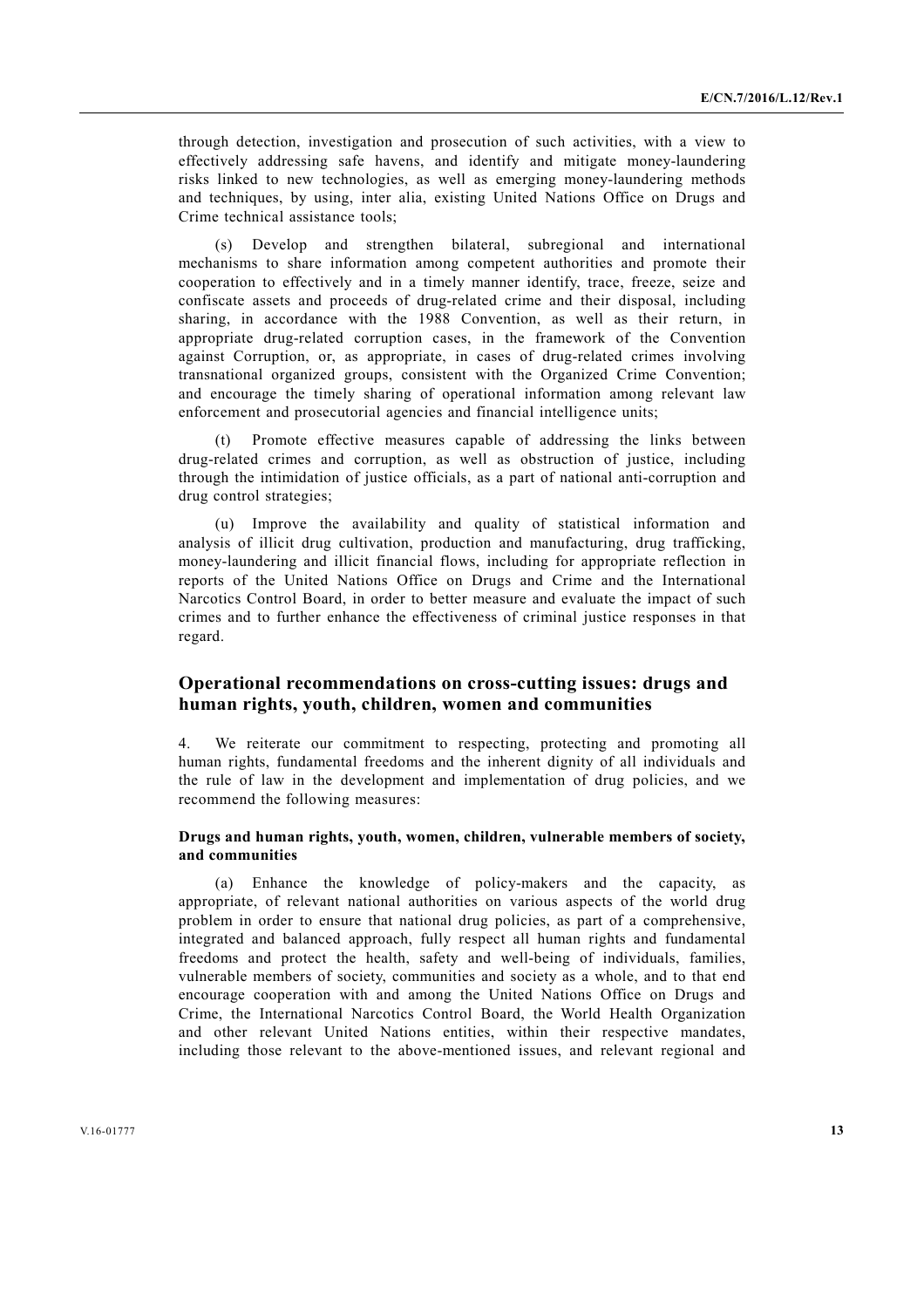international organizations, as well as with civil society and the private sector, as appropriate;

 (b) Ensure non-discriminatory access to health, care and social services in prevention, primary care and treatment programmes, including those offered to persons in prison or pretrial detention, which are to be on a level equal to those available in the community, and ensure that women, including detained women, have access to adequate health services and counselling, including those particularly needed during pregnancy;

 (c) Promote effective supervision of drug treatment and rehabilitation facilities by competent domestic authorities to ensure adequate quality of drug treatment and rehabilitation services and to prevent any possible acts of cruel, inhuman or degrading treatment or punishment, in accordance with domestic legislation and applicable international law;

 (d) Continue to identify and address protective and risk factors, as well as the conditions that continue to make women and girls vulnerable to exploitation and participation in drug trafficking, including as couriers, with a view to preventing their involvement in drug-related crime;

 (e) Promote, in accordance with domestic legislation, effective coordination among the justice, education and law enforcement sectors and social services to ensure that the specific needs, including mental and physical needs, of underage drug offenders and children affected by drug-related crime are appropriately considered, including in criminal justice proceedings where required, including by providing those in need with drug treatment and related support services;

 (f) Implement age-appropriate practical measures, tailored to the specific needs of children, youth and other vulnerable members of society, in the legislative, administrative, social, economic, cultural and educational sectors, including measures to provide them with opportunities for healthy and self-sustained lives, in order to prevent their abuse of narcotic drugs and psychotropic substances, and address their involvement, use and exploitation in the illicit cultivation of crops, production, manufacturing and trafficking of narcotic drugs, psychotropic substances and other forms of drug-related crime, including urban crime, youth and gang-related violence and crime, fulfilling the obligations as States parties to the Convention on the Rights of the Child and taking into account the United Nations Guidelines for the Prevention of Juvenile Delinquency (the Riyadh Guidelines);<sup>14</sup>

 (g) Mainstream a gender perspective into and ensure the involvement of women in all stages of the development, implementation, monitoring and evaluation of drug policies and programmes, develop and disseminate gender-sensitive and age-appropriate measures that take into account the specific needs and circumstances faced by women and girls with regard to the world drug problem and, as States parties, implement the Convention on the Elimination of All Forms of Discrimination against Women;<sup>15</sup>

 (h) Consider, on a voluntary basis, when furnishing information to the Commission on Narcotic Drugs pursuant to the three international drug control

<sup>14</sup> General Assembly resolution 45/112, annex.

<sup>15</sup> United Nations, *Treaty Series*, vol. 1249, No. 20378.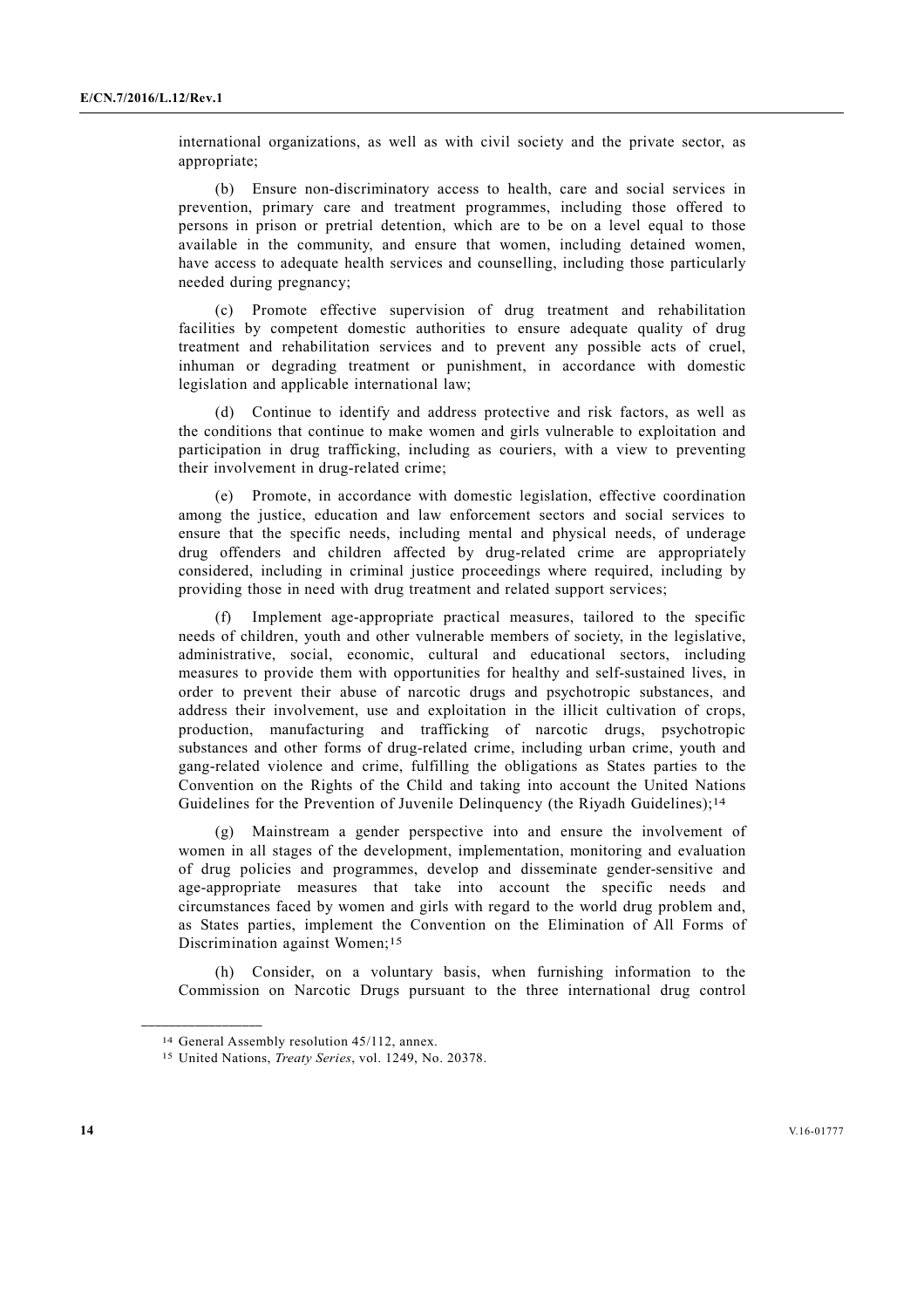conventions and relevant Commission resolutions, the inclusion of information concerning, inter alia, the promotion of human rights and the health, safety and welfare of all individuals, communities and society in the context of their domestic implementation of these conventions, including recent developments, best practices and challenges;

 (i) Ensure that measures to prevent the illicit cultivation of and to eradicate plants containing narcotic and psychotropic substances respect fundamental human rights, take due account of traditional licit uses, where there is historic evidence of such use, and of the protection of the environment, in accordance with the three international drug control conventions, and also take into account, as appropriate and in accordance with national legislation, the United Nations Declaration on the Rights of Indigenous Peoples;16

### **Proportionate and effective policies and responses, as well as legal guarantees and safeguards pertaining to criminal justice proceedings and the justice sector**

Encourage the development, adoption and implementation, with due regard to national, constitutional, legal and administrative systems, of alternative or additional measures with regard to conviction or punishment in cases of an appropriate nature, in accordance with the three international drug control conventions and taking into account, as appropriate, relevant United Nations standards and rules, such as the United Nations Standard Minimum Rules for Non-Custodial Measures (the Tokyo Rules);

 (k) Consider sharing, through the Commission on Narcotic Drugs, information, lessons learned, experiences and best practices on the design, implementation and results of national criminal justice policies, including, as appropriate, domestic practices on proportional sentencing, related to the implementation of the three international drug control conventions, including article 3 of the 1988 Convention;

 (l) Promote proportionate national sentencing policies, practices and guidelines for drug-related offences whereby the severity of penalties is proportionate to the gravity of offences and whereby both mitigating and aggravating factors are taken into account, including the circumstances enumerated in article 3 of the 1988 Convention and other relevant and applicable international law, and in accordance with national legislation;

 (m) Enhance access to treatment of drug use disorders for those incarcerated and promote effective oversight and encourage, as appropriate, self-assessments of confinement facilities, taking into consideration the United Nations standards and norms on crime prevention and criminal justice, including the United Nations Standard Minimum Rules for the Treatment of Prisoners (the Nelson Mandela Rules),17 implement, where appropriate, measures aimed at addressing and eliminating prison overcrowding and violence, and provide capacity-building to relevant national authorities;

 (n) Encourage the taking into account of the specific needs and possible multiple vulnerabilities of women drug offenders when imprisoned, in line with the

<sup>16</sup> General Assembly resolution 61/295, annex.

<sup>17</sup> General Assembly resolution 70/175, annex.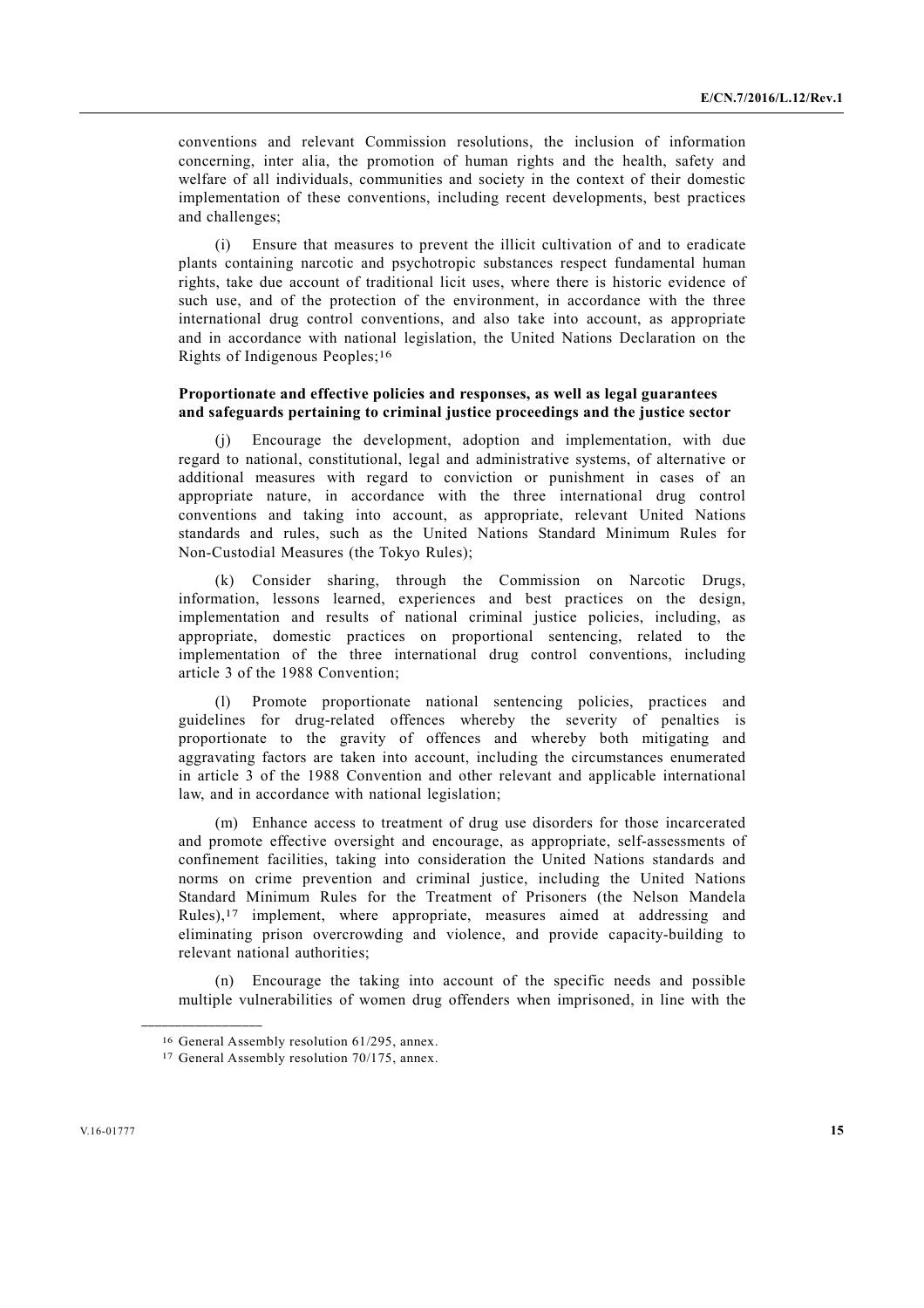United Nations Rules for the Treatment of Women Prisoners and Non-custodial Measures for Women Offenders (the Bangkok Rules);<sup>18</sup>

 (o) Promote and implement effective criminal justice responses to drug-related crimes to bring perpetrators to justice that ensure legal guarantees and due process safeguards pertaining to criminal justice proceedings, including practical measures to uphold the prohibition of arbitrary arrest and detention and of torture and other cruel, inhuman or degrading treatment or punishment and to eliminate impunity, in accordance with relevant and applicable international law and taking into account United Nations standards and norms on crime prevention and criminal justice, and ensure timely access to legal aid and the right to a fair trial.

## **Operational recommendations on cross-cutting issues in addressing and countering the world drug problem: evolving reality, trends and existing circumstances, emerging and persistent challenges and threats, including new psychoactive substances, in conformity with the three international drug control conventions and other relevant international instruments**

5. We reiterate our commitment to strengthen our efforts in addressing and countering emerging and persistent challenges and threats of all aspects of the world drug problem, and note the need to effectively respond to the evolving reality, trends and existing circumstances through comprehensive, integrated and balanced drug control policies and programmes that take into account their transnational implications and that are in conformity with the three international drug control conventions and other relevant international instruments, and to strengthen our international, regional and subregional cooperation, and we recommend the following:

### **Addressing new psychoactive substances, amphetamine-type stimulants, including methamphetamine, the diversion of precursors and pre-precursors and the non-medical use and misuse of pharmaceuticals containing narcotic drugs and psychotropic substances**

 We resolve to strengthen national and international action to address the emerging challenge of new psychoactive substances, including their adverse health consequences, and the evolving threat of amphetamine-type stimulants, including methamphetamine, and underscore the importance of enhancing information-sharing and early warning networks, developing appropriate national legislative, prevention and treatment models and supporting scientific evidence-based review and scheduling of the most prevalent, persistent and harmful substances, we note the importance of preventing the diversion and misuse of pharmaceuticals containing narcotic drugs and psychotropic substances and precursors while ensuring their availability for legitimate purposes, and we recommend the following measures:

 (a) Encourage the development and implementation of, as appropriate and in accordance with national legislation, comprehensive measures and programmes, as

<sup>18</sup> General Assembly resolution 65/229, annex.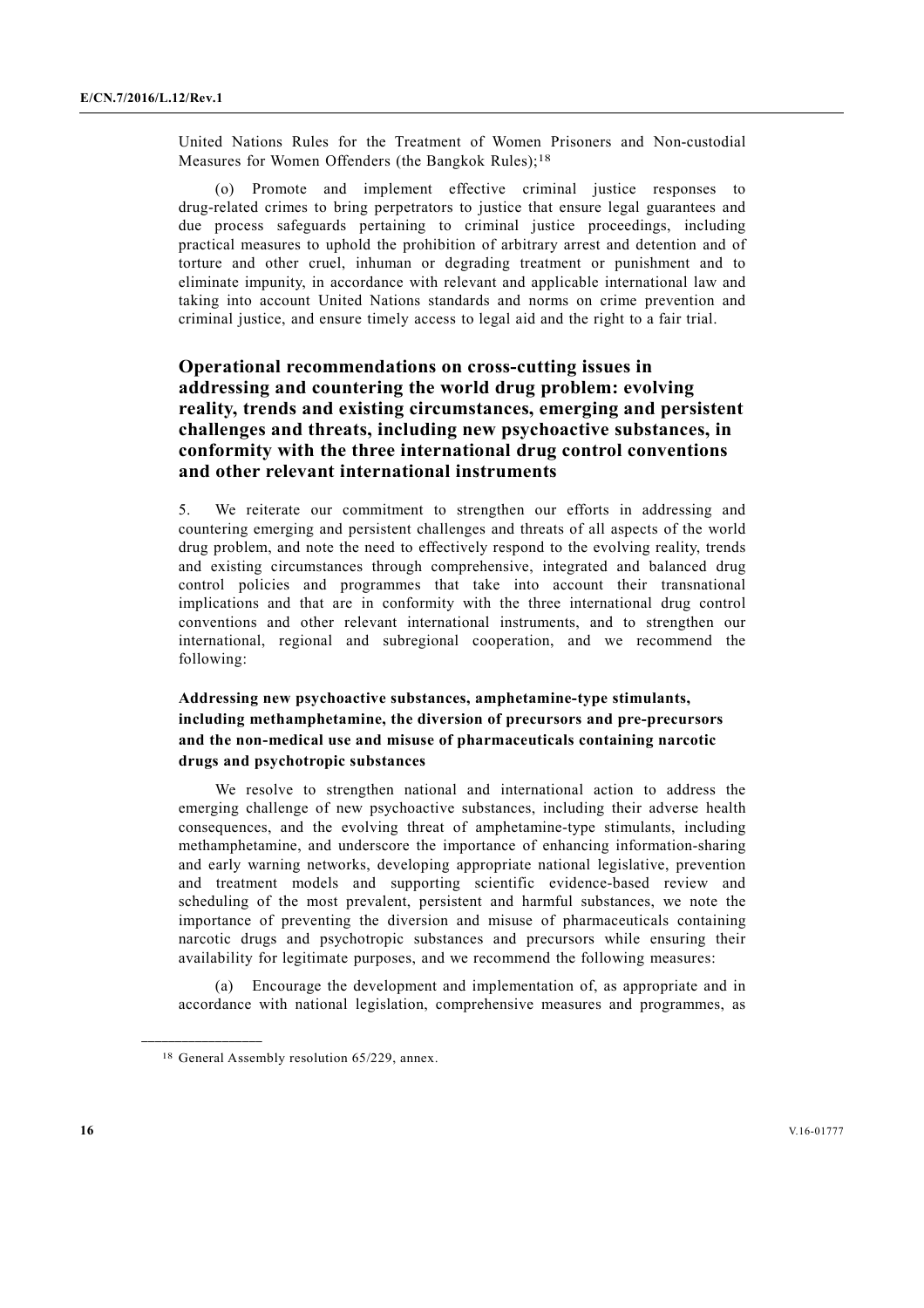outlined in paragraph 1 of this document, adapt those measures to the risks and challenges posed by the use of new psychoactive substances and amphetamine-type stimulants, including methamphetamine, and the non-medical use and misuse of pharmaceuticals containing narcotic drugs and psychotropic substances, and actively share information on best practices and lessons learned with regard to national health-related experiences;

 (b) Enhance the capacity of law enforcement agencies to detect and identify of new psychoactive substances and amphetamine-type stimulants, including methamphetamine, and promote cross-border cooperation and information-sharing to prevent their abuse and diversion, including through the use of existing International Narcotics Control Board and United Nations Office on Drugs and Crime tools and projects;

 (c) Establish and strengthen partnerships and information exchange with industries, in particular with chemical and pharmaceutical industries and other relevant private sector entities, and encourage the use of the *Guidelines for a Voluntary Code of Practice for the Chemical Industry*, issued by the International Narcotics Control Board, and the Board's model memorandum of understanding between governments and private sector partners, as and where appropriate, bearing in mind the important role these industries can play in addressing and countering the world drug problem;

#### *New psychoactive substances*

 (d) Continue to identify and monitor trends in the composition, production, prevalence and distribution of new psychoactive substances, as well as patterns of use and adverse consequences, and assess the risks to health and safety of individuals and society as a whole and the potential uses of new psychoactive substances for medical and scientific purposes, and on that basis to develop and strengthen domestic and national legislative, regulatory, administrative and operational responses and practices by domestic and national legislative, law enforcement, judiciary, social and welfare, educational and health authorities;

 (e) Commit to implementing timely, scientific evidence-based control or regulatory measures within national legislative and administrative systems to tackle and manage the challenge of new psychoactive substances, and consider the use of interim steps while substances are under review, such as provisional measures of control, or make public health announcements, as well as share information and expertise on those measures;

 (f) Share relevant information with, as appropriate, and strengthen the capacity of the World Health Organization, the United Nations Office on Drugs and Crime, the International Narcotics Control Board and other relevant international and regional organizations to prioritize the review of the most prevalent, persistent and harmful new psychoactive substances and to facilitate informed scheduling decisions by the Commission on Narcotic Drugs;

 (g) Actively participate in early warning networks and promote the use of relevant surveillance lists and voluntary controls and the sharing of information through the International Narcotics Control Board, the United Nations Office on Drugs and Crime and the World Health Organization, within their respective mandates, and enhance bilateral, subregional, regional and international cooperation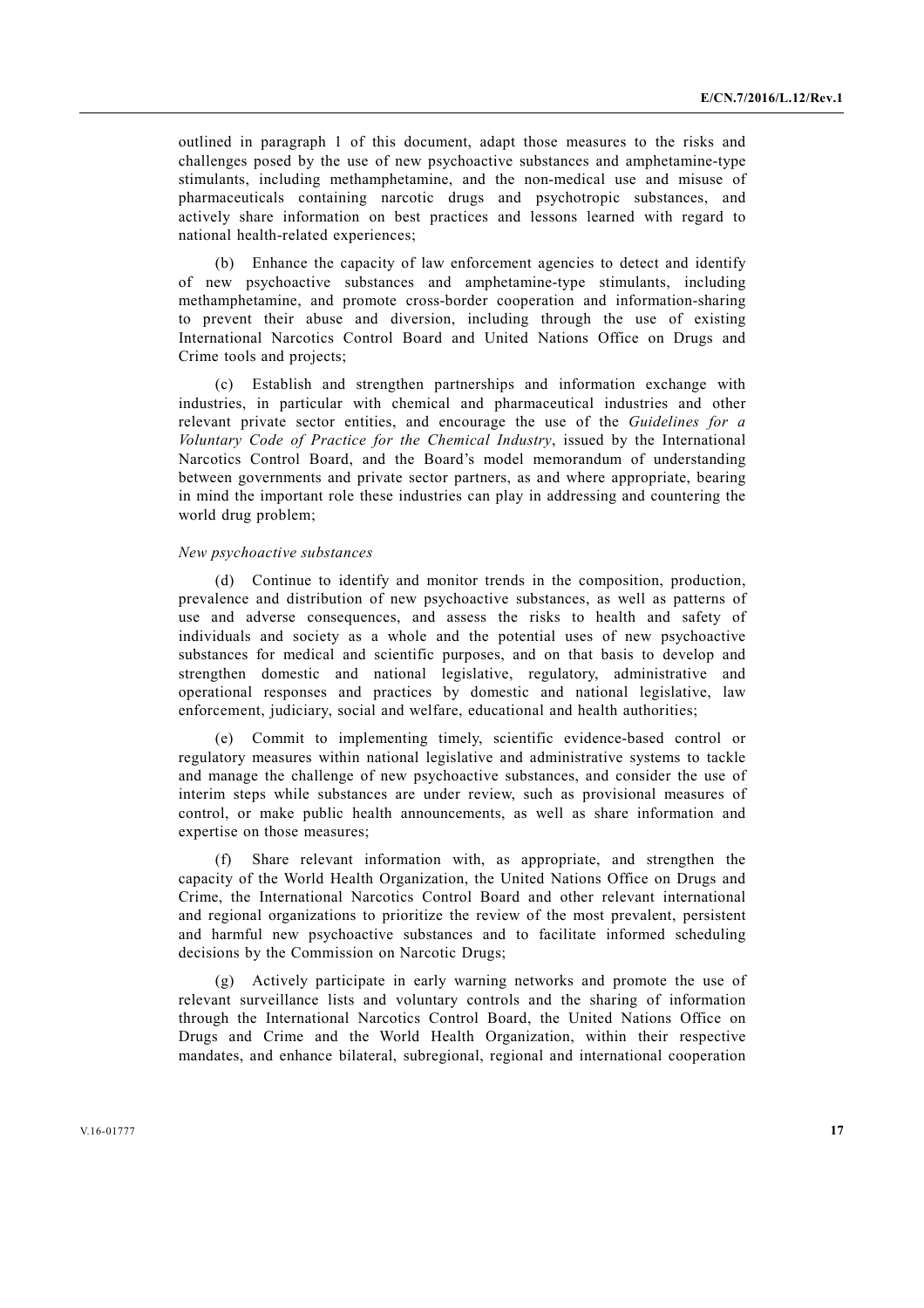in the identification and reporting of new psychoactive substances and incidents involving such substances and, to that end, strengthen the use of national, regional and international established reporting and information exchange systems, such as, where appropriate, the early warning advisory on new psychoactive substances and the global Synthetics Monitoring: Analysis, Reporting and Trends (SMART) programme of the United Nations Office on Drugs and Crime and Project Ion of the International Narcotics Control Board;

 (h) Enhance the capacity and effectiveness of national laboratories and promote national and regional cooperation among them, as appropriate, for the detection and identification of new psychoactive substances, including through the use of existing United Nations Office on Drugs and Crime reference standards and assistance activities;

 (i) Strengthen domestic information-sharing and promote information exchange at the regional and international levels on effective prevention and treatment and related legislative measures in order to support the development of effective, scientific evidence-based responses to the emerging challenge of new psychoactive substances with regard to their adverse social and health consequences;

#### *Amphetamine-type stimulants, including methamphetamine*

 (j) Support existing research, collection and scientific analysis of data related to amphetamine-type stimulants through the global SMART programme and relevant International Narcotics Control Board tools, such as Project Prism, and strengthen cooperation at all levels in tackling amphetamine-type stimulants, including methamphetamine;

 (k) Promote the use, as appropriate, of relevant existing programmes, mechanisms and coordinated operations at all levels and continue the development and sharing of best practices and lessons learned among practitioners with regard to a balanced and integrated approach to the evolving threat of amphetamine-type stimulants;

#### *Precursors and pre-precursors*

 (l) Strengthen national, regional and international monitoring of chemicals used in the illicit manufacture of drugs and new psychoactive substances, with a view to more effectively preventing the diversion of and trafficking in those chemicals, while ensuring that the legitimate trade in and use of those chemicals are not adversely affected, including by using national, subregional and international reporting systems and International Narcotics Control Board tools such as Project Prism, the Precursors Incident Communication System and Pre-Export Notification Online (PEN Online);

 (m) Take appropriate measures to address the diversion and illicit manufacturing of and trafficking in as well as misuse of precursors under international control and to tackle the misuse of pre-precursors and substitute or alternative precursors for illicit drug manufacturing, and enhance voluntary efforts, including voluntary codes of conduct in cooperation with relevant industries and commerce at the national, regional and international levels, including through use of relevant International Narcotics Control Board tools;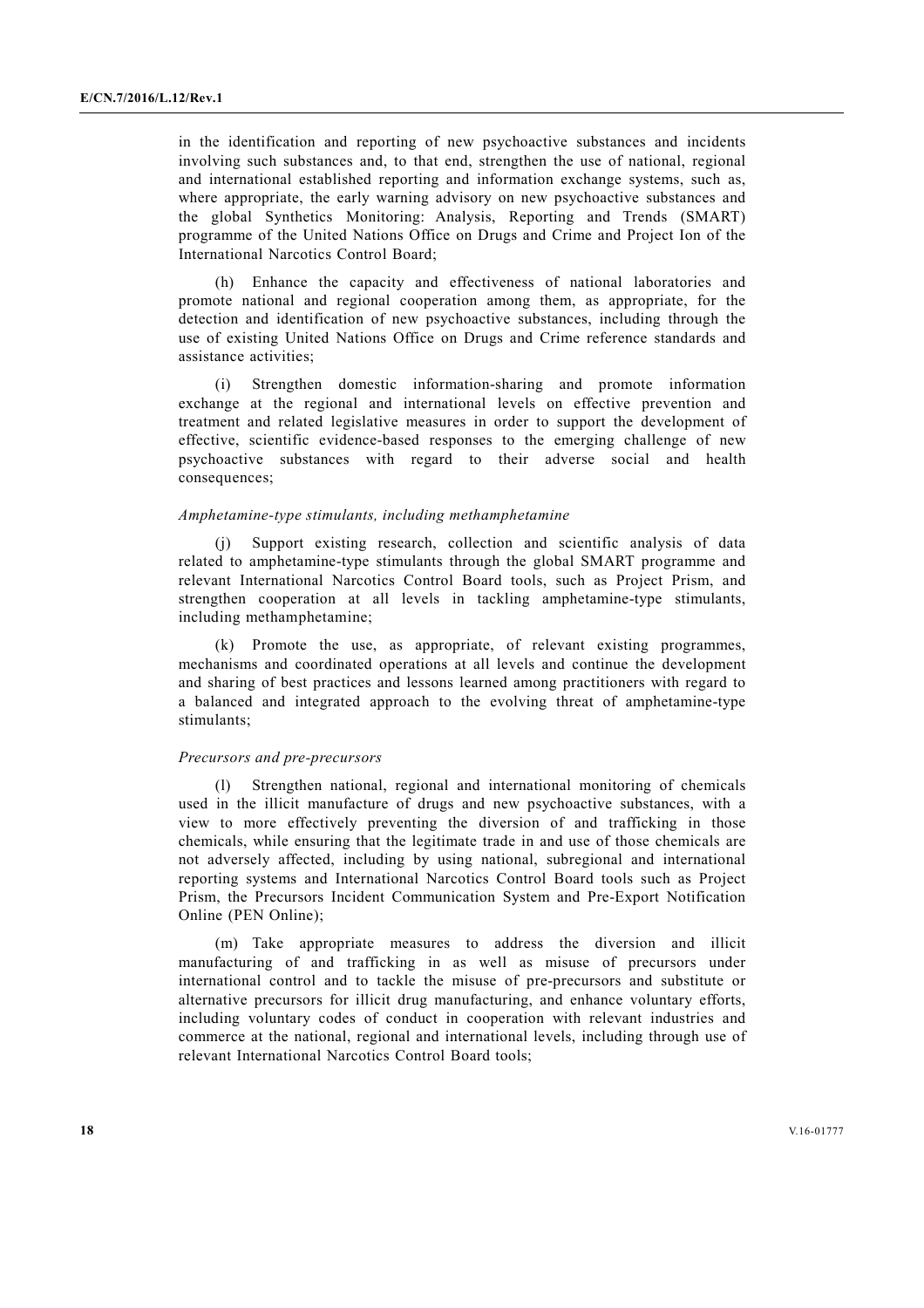*Non-medical use and misuse of pharmaceuticals* 

 (n) Enhance the sharing of information on the misuse of pharmaceuticals containing narcotic drugs and psychotropic substances, and the quality and consistency of reported data, including through the annual report questionnaire of the United Nations Office on Drugs and Crime;

 (o) Develop and implement countermeasures and supportive public health, education and socioeconomic strategies to effectively address and counter the non-medical use and misuse of pharmaceuticals that contain narcotic drugs and psychotropic substances, while ensuring their availability for legitimate purposes, and promote national subregional, regional and international cooperation to prevent their diversion, trafficking and abuse, including through the use of existing World Health Organization, United Nations Office on Drugs and Crime and International Narcotics Control Board projects and tools;

#### **Use of the Internet in relation to drug-related activities**

 (p) Support research, data collection, analysis of evidence and sharing of information and strengthen law enforcement, criminal justice and legal responses, as well as international cooperation, to prevent and counter drug-related criminal activities using the Internet, consistent with relevant and applicable law;

 (q) Increase the provision of technical assistance and capacity-building at all levels to Member States, upon request, to prevent and counter the use of technologies, including the Internet, by drug trafficking networks and transnational criminal organizations, to facilitate drug-related activities;

 (r) Enhance the capacity of national authorities, in particular law enforcement authorities, to preserve and analyse electronic evidence related to illicit activities, including drug trafficking and money-laundering, and to monitor sales of illicit drugs using the Internet;

 (s) Encourage the use of the *Guidelines for Governments on Preventing the Illegal Sale of Internationally Controlled Substances through the Internet*,19 as appropriate;

 (t) Support measures on the use of the Internet for prevention purposes, including appropriate counselling and information provision, develop, implement and promote, in accordance with national legislation, prevention strategies, programmes and measures, including via social media and other social networks, aimed at, inter alia, protecting children and young people from the abuse of controlled substances and new psychoactive substances and from involvement in their illicit sale and purchase via the Internet, and enhance cooperation at all levels in that regard;

#### **Evolving reality, trends and existing circumstances, emerging and persistent challenges and threats**

 (u) Promote, as appropriate, the use and analysis of relevant, reliable and objective data generated by national and regional monitoring and evaluation

<sup>19</sup> United Nations publication, Sales No. E.09.XI.6.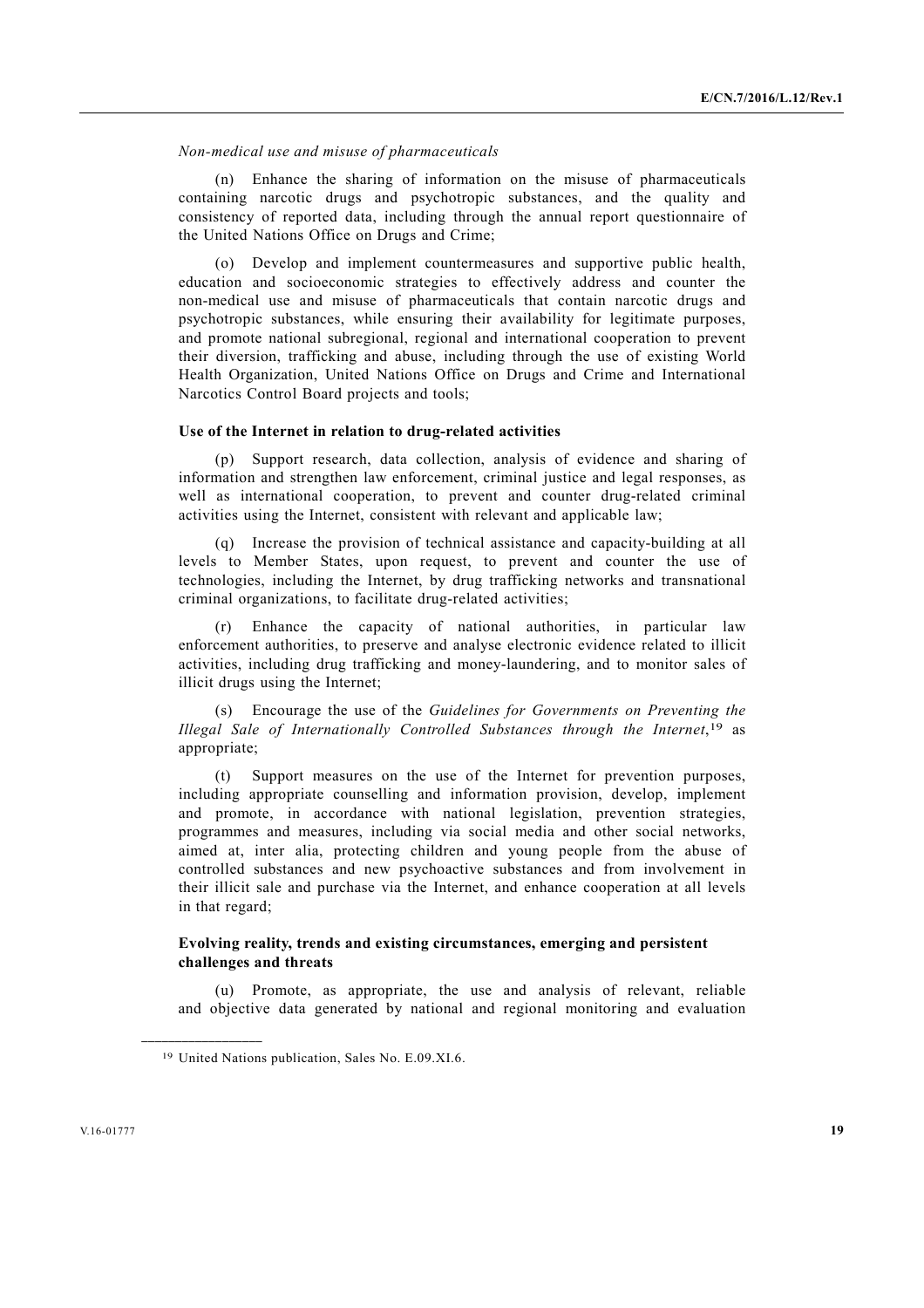to improve the implementation of comprehensive, integrated and balanced national drug control strategies, policies and programmes, in conformity with the three international drug control conventions and other relevant international instruments, and encourage the sharing of best practices and lessons learned, including through the Commission on Narcotic Drugs and other relevant regional and international organizations, within their mandates, to, inter alia, better understand both their domestic and transnational implications;

 (v) Intensify efforts in the context of long-term and sustainable development programmes to address the most pressing drug-related socioeconomic factors, including unemployment and social marginalization, conducive to their subsequent exploitation by criminal organizations involved in drug-related crime;

 (w) Encourage the Commission on Narcotic Drugs, in cooperation with relevant United Nations entities, within their respective mandates, to consider, as appropriate, reviewing existing guidelines and, where required, developing new ones on the various aspects of the world drug problem, with a view to enhancing the capacity of relevant national authorities and strengthening international and inter-agency cooperation;

 (x) Promote exchange of information to better understand the extent of adverse impacts, including the health, social and economic and safety impacts, of drug trafficking in small quantities in order to develop, where appropriate effective responses to counter microtrafficking;

 (y) Call upon the United Nations Office on Drugs and Crime, the International Narcotics Control Board, the World Health Organization and other United Nations entities with pertinent technical and operational expertise, within their mandates, to continue to provide, upon request, advice and assistance to States that are reviewing and updating their drug policies, in compliance with the international drug control conventions, taking into account their national priorities and needs through, among others, the promotion of exchange of information and best practices on scientific evidence-based policies adopted by States.

## **Operational recommendations on strengthening international cooperation based on the principle of common and shared responsibility**

6. We reiterate our commitment to supporting our efforts at all levels, based on common and shared responsibility, to effectively address and counter the world drug problem and to enhance international cooperation and, to that end, we recommend the following measures:

 (a) Strengthen specialized, targeted, effective and sustainable technical assistance, including, where appropriate, adequate financial assistance, training, capacity-building, equipment and technological know-how, to requesting countries, including transit countries, through and in cooperation with the United Nations Office on Drugs and Crime, as well as the World Health Organization and other relevant United Nations entities and international and regional organizations, within their respective mandates, to assist Member States to effectively address the health,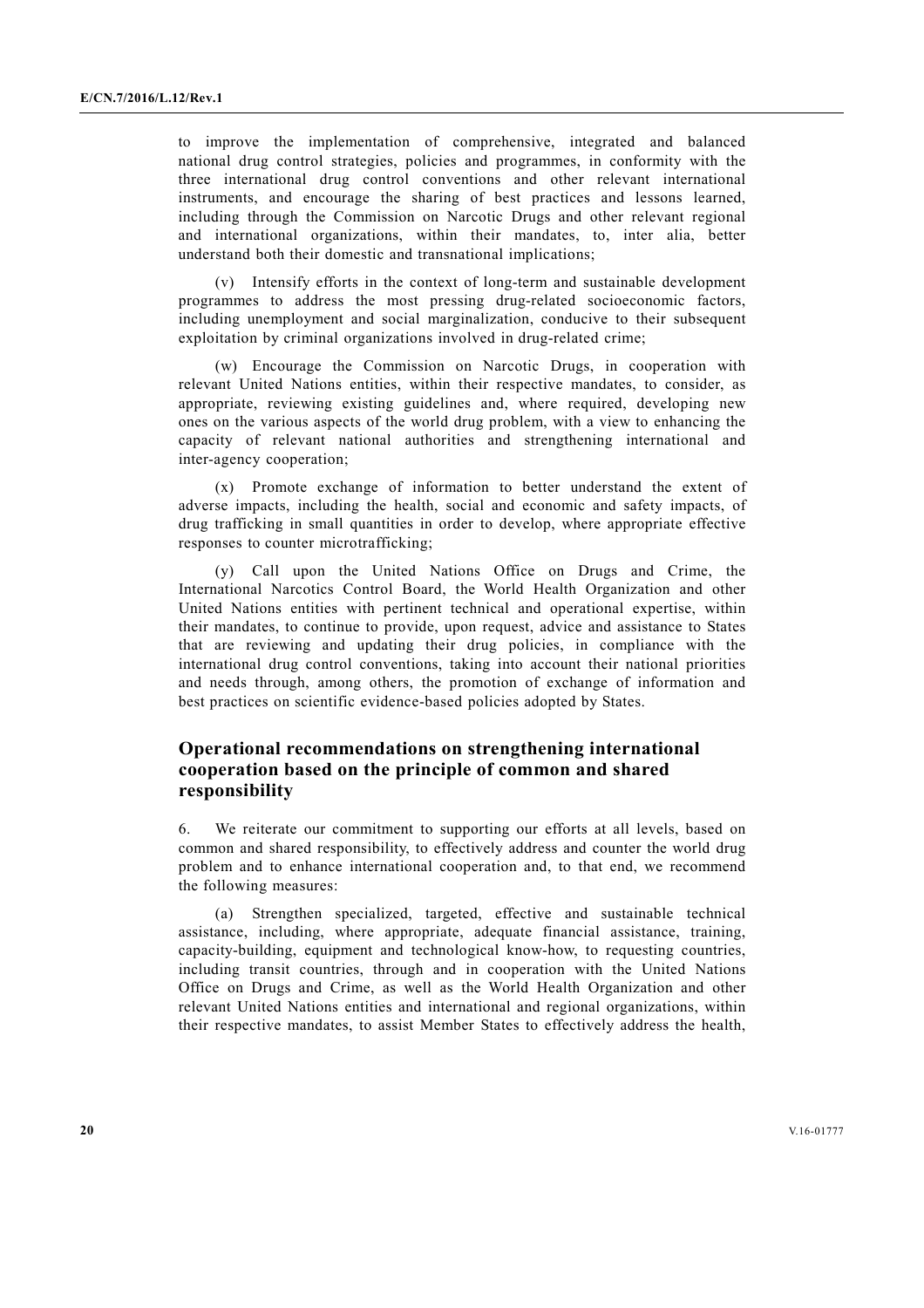socioeconomic, human rights, justice and law enforcement aspects of the world drug problem;

 (b) Enhance North-South, South-South and triangular cooperation among Member States, in cooperation with the international development community and other key stakeholders, in order to effectively address and counter the world drug problem;

 (c) Strengthen, including through the Commission on Narcotic Drugs and, as appropriate, its subsidiary bodies, the regular exchange of information, good practices and lessons learned among national practitioners from different fields and at all levels to effectively implement an integrated and balanced approach to the world drug problem and its various aspects and consider additional measures to further facilitate meaningful discussion among those practitioners;

 (d) Encourage the Commission on Narcotic Drugs to contribute to the global follow-up and support the thematic review of progress on the Sustainable Development Goals,<sup>20</sup> within its mandates, bearing in mind the integrated nature of the Goals as well as the interlinkages between them, and make that information available to the high-level political forum through the appropriate institutional framework, taking into account General Assembly resolution 70/1;

 (e) Encourage the Commission on Narcotic Drugs and the United Nations Office on Drugs and Crime to further increase cooperation and collaboration with all relevant United Nations entities and international financial institutions, within their respective mandates, when assisting Member States in designing and implementing comprehensive, integrated and balanced national drug strategies, policies and programmes.

## **Operational recommendations on alternative development; regional, interregional and international cooperation on development-oriented balanced drug control policy; addressing socioeconomic issues**

7. We reiterate our commitment to addressing drug-related socioeconomic issues related to the illicit cultivation of narcotic plants and the illicit manufacture and production and trafficking of drugs through the implementation of long-term, comprehensive and sustainable development-oriented and balanced drug control policies and programmes, including alternative development and, as appropriate, preventive alternative development programmes, which are part of sustainable crop control strategies, and we recommend the following measures:

### **Socioeconomic issues and alternative development**

 (a) Target the illicit cultivation of crops used for the illicit production and manufacture of drugs and address related factors by implementing comprehensive strategies aimed at alleviating poverty and strengthening the rule of law, accountable, effective and inclusive institutions and public services and institutional frameworks, as appropriate, and by promoting sustainable development aimed at

<sup>20</sup> Contained in General Assembly resolution 70/1.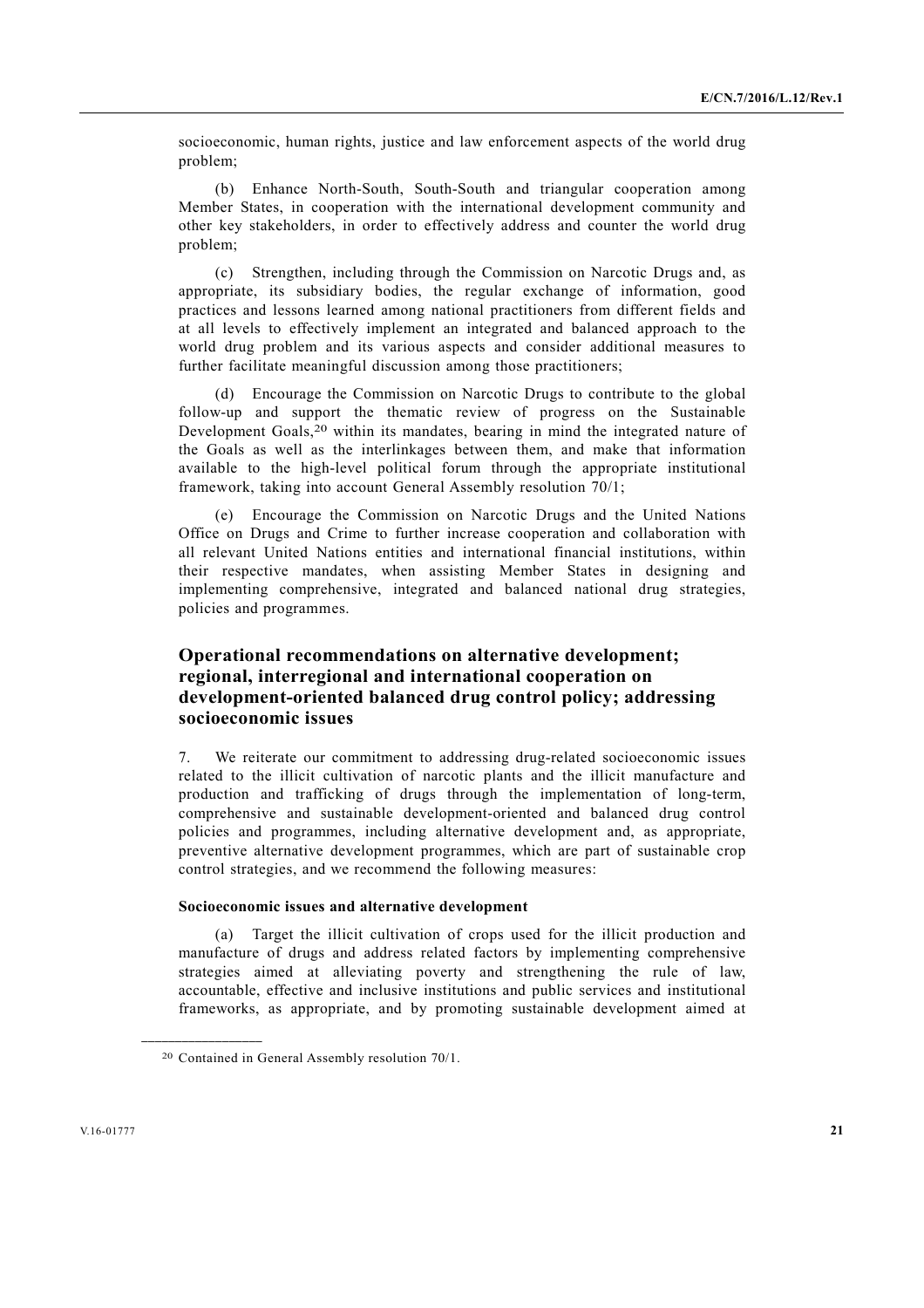enhancing the welfare of the affected and vulnerable population through licit alternatives;

 (b) Encourage the promotion of inclusive economic growth and support initiatives that contribute to poverty eradication and the sustainability of social and economic development, develop measures for rural development, improving infrastructure and social inclusion and protection, addressing the consequences of illicit crop cultivation and the manufacture and production of narcotic drugs and psychotropic substances on the environment, with the incorporation and participation of local communities, and consider taking voluntary measures to promote products stemming from alternative development, including preventive alternative development, as appropriate, to gain access to markets, consistent with applicable multilateral trade rules and with national and international law, within the framework of comprehensive and balanced drug control strategies;

 (c) Express concern that illicit cultivation of crops and illicit manufacture, distribution and trafficking remain serious challenges in addressing and countering the world drug problem, and recognize the need for strengthening sustainable crop control strategies that may include, inter alia, alternative development, eradication and law enforcement measures, for the purpose of preventing and reducing significantly and measurably the illicit cultivation of crops, and the need for intensifying joint efforts at national, regional and international levels in a more comprehensive manner, in accordance with the principle of common and shared responsibility, including by means of appropriate preventive tools and measures, enhanced and better coordinated financial and technical assistance and action-oriented programmes, in order to tackle those challenges;

 (d) Consider elaborating and implementing comprehensive and sustainable alternative development programmes, including preventive alternative development, as appropriate, that support sustainable crop control strategies to prevent and significantly, durably and measurably reduce illicit crop cultivation and other illicit drug-related activities, ensuring the empowerment, ownership and responsibility of affected local communities, including farmers and their cooperatives, by taking into account the vulnerabilities and specific needs of communities affected by or at risk of illicit cultivation, in cooperation with the United Nations Office on Drugs and Crime, the Food and Agriculture Organization of the United Nations, the International Labour Organization, the United Nations Development Programme and other relevant international organizations, bearing in mind national and regional development policies and action plans, with a view to contributing to the building of peaceful, inclusive and just societies, consistent with the Sustainable Development Goals and in compliance with relevant and applicable international and national law;

 (e) Strengthen subregional, regional and international cooperation to support comprehensive and sustainable alternative development programmes, including, as appropriate, preventive alternative development, as an essential part of successful prevention and crop control strategies to increase the positive outcome of such programmes, especially in the areas affected by and at risk of illicit cultivation of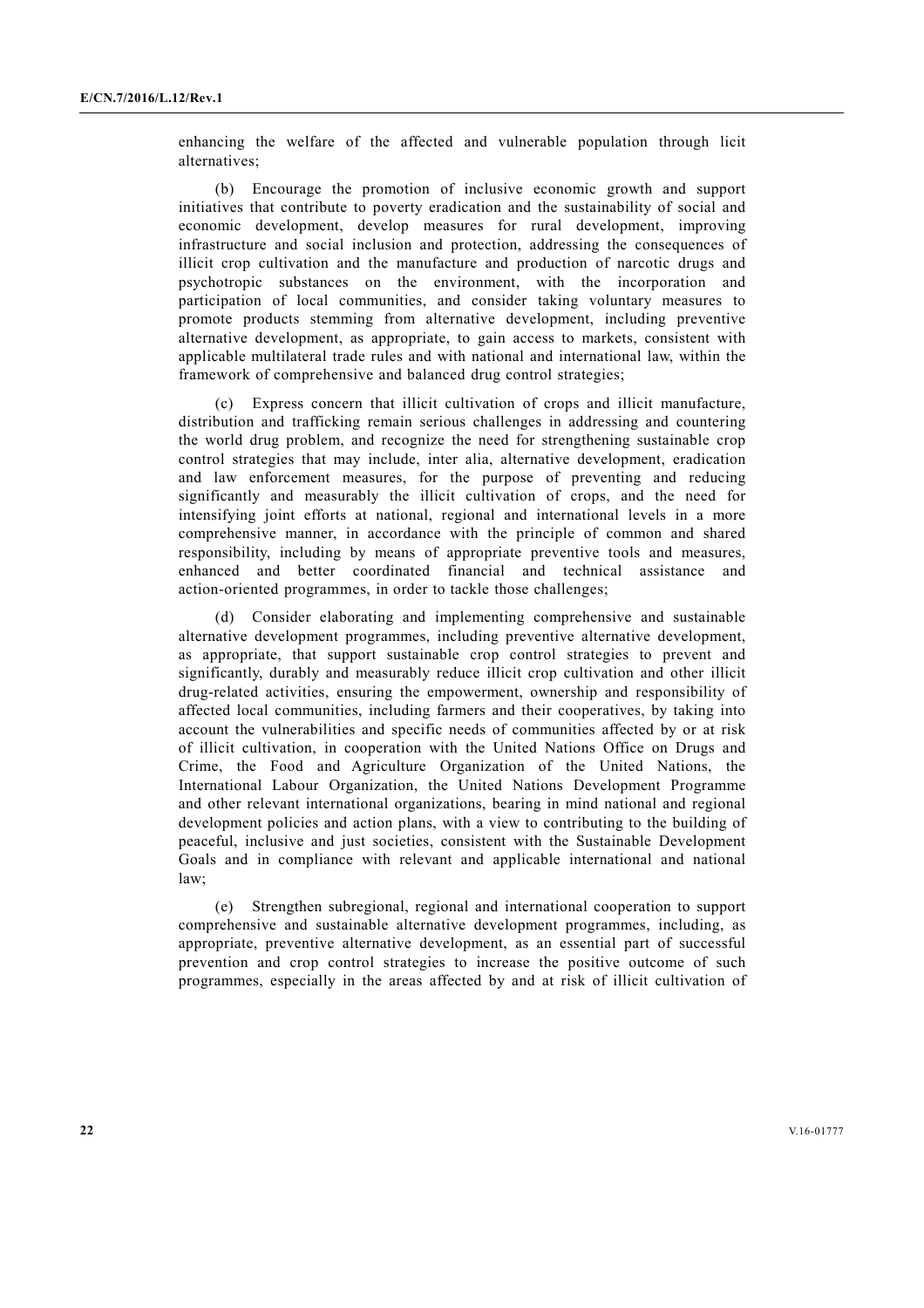crops used for the production of narcotic drugs and psychotropic substances, taking into account the United Nations Guiding Principles on Alternative Development;21

 (f) Strengthen regional and international cooperation to support sustainable alternative development programmes, including, as appropriate, preventive alternative development, in close collaboration with all relevant stakeholders at the local, national and international levels, and to develop and share best practices towards implementing the United Nations Guiding Principles on Alternative Development, taking into account all the lessons learned and good practices, in particular by countries with extensive expertise in alternative development, and take note, inter alia, of the Second International Conference on Alternative Development;

 (g) Promote research by States, including through cooperation with the United Nations Office on Drugs and Crime and other relevant United Nations entities and international and regional organizations, academic institutions and civil society, to better understand factors contributing to illicit crop cultivation, taking into account local and regional specificities, and to improve impact assessment of alternative development programmes, including preventive alternative development, as appropriate, with a view to increasing the effectiveness of these programmes, including through the use of relevant human development indicators, criteria related to environmental sustainability and other measurements in line with the Sustainable Development Goals;

#### **Technical and financial cooperation for comprehensive and balanced development-oriented drug policies and viable economic alternatives**

 (h) Consider strengthening a development perspective as part of comprehensive, integrated and balanced national drug policies and programmes so as to tackle the related causes and consequences of illicit cultivation, manufacture, production of and trafficking in drugs by, inter alia, addressing risk factors affecting individuals, communities and society, which may include a lack of services, infrastructure needs, drug-related violence, exclusion, marginalization and social disintegration, in order to contribute to the promotion of peaceful and inclusive societies<sup>.</sup>

 (i) Urge relevant international financial institutions, United Nations entities, non-governmental organizations and the private sector, as appropriate, to consider increasing their support, including through long-term and flexible funding, for the implementation of comprehensive and balanced development-oriented drug control programmes and viable economic alternatives, in particular alternative development, including, as appropriate, preventive alternative development programmes, based on identified needs and national priorities, for areas and populations affected by or vulnerable to the illicit cultivation of drug crops, with a view to its prevention, reduction and elimination, and encourage States to the extent possible to stay strongly committed to financing such programmes;

Encourage the development of viable economic alternatives, particularly for communities affected by or at risk of illicit cultivation of drug crops and other illicit drug-related activities in urban and rural areas, including through comprehensive alternative development programmes, and to this end consider

<sup>21</sup> General Assembly resolution 68/196, annex.